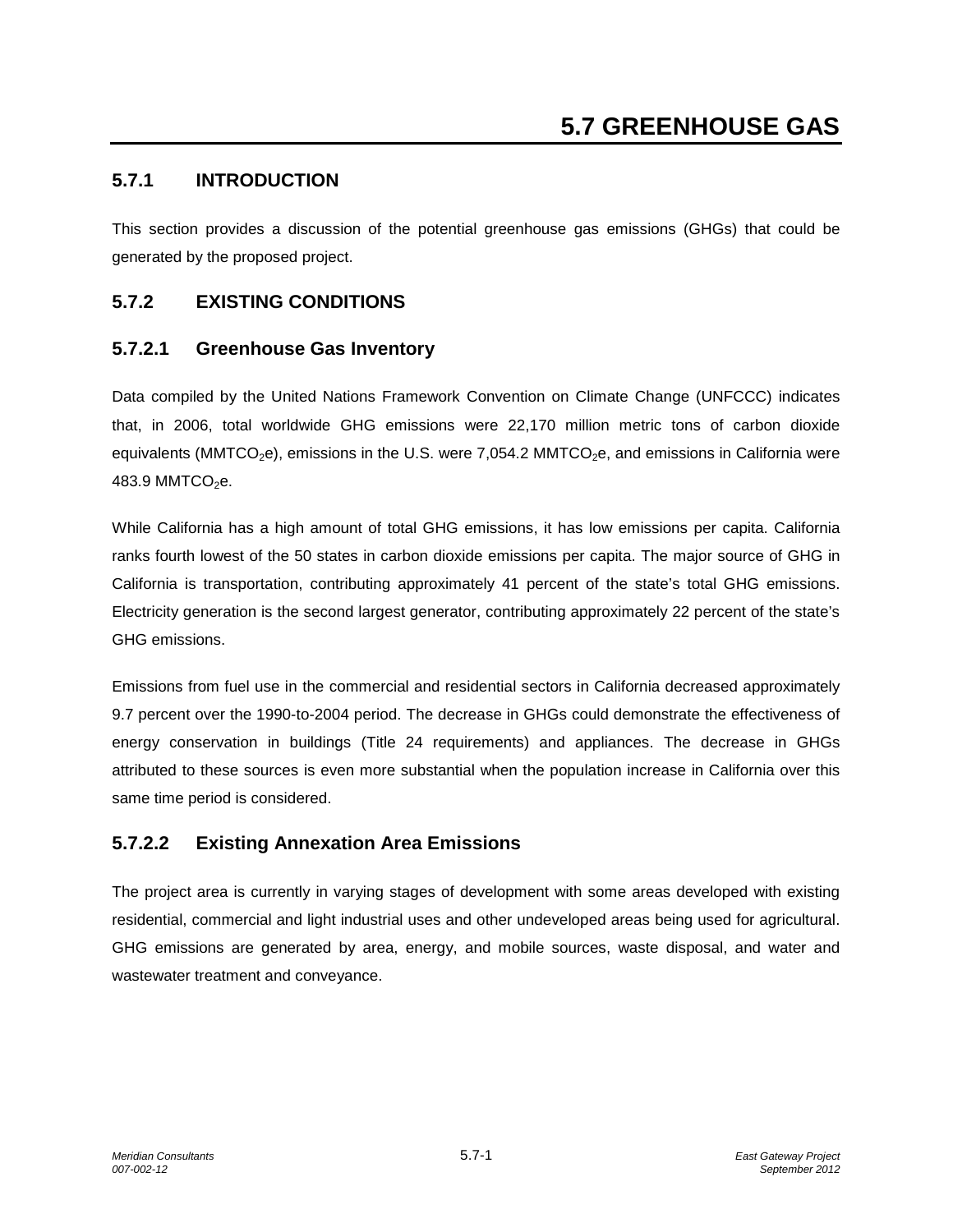# **5.7.3 APPLICABLE REGULATIONS**

### **5.7.3.1 Regulatory Background**

### *Global Climate Change*

Certain atmospheric gases act as an insulating blanket for solar energy to keep the global average temperature in a suitable range. These gases are called 'greenhouse gases' (GHGs) because they trap heat like the glass walls of a greenhouse. The greenhouse effect raises the temperature of the earth's surface by about sixty degrees Fahrenheit. With the natural greenhouse effect, the average temperature of the earth is about 45 degrees Fahrenheit; without it, the earth would be about minus 15 degrees. It is normal for the earth's temperature to fluctuate over extended periods of time. Over the past one hundred years, the earth's average global temperature has generally increased by one degree Fahrenheit. In some regions of the world, the increase has been as much as four degrees Fahrenheit.

Scientists studying the particularly rapid rise in global temperatures during the late twentieth century believe that natural variability alone does not account for that rise. Rather, human activity spawned by the industrial revolution has likely resulted in increased emissions of carbon dioxide and other forms of GHGs, primarily from the burning of fossil fuels (during motorized transport, electricity generation, consumption of natural gas, industrial activity, manufacturing, etc.) and deforestation, as well as agricultural activity and the decomposition of solid waste. The most common GHG is carbon dioxide  $(CO<sub>2</sub>)$ , which constitutes approximately 84 percent of all GHG emissions in California.<sup>[1](#page-1-0)</sup> Worldwide, the state of California ranks as the 12th to 16th largest emitter of  $CO<sub>2</sub>$  and is responsible for approximately two percent of the world's  $CO<sub>2</sub>$  $CO<sub>2</sub>$  $CO<sub>2</sub>$  emissions.<sup>2</sup>

Scientists refer to the global warming context of the past century as the "enhanced greenhouse effect" to distinguish it from the natural greenhouse effect. While the increase in temperature is known as "global warming," the resulting change in weather patterns is known as "global climate change." Global climate change is evidenced in changes to wind patterns, storms, precipitation, and air temperature.

### *Global Warming Potential*

Global Warming Potentials (GWPs) are one type of simplified index based upon radiative properties that can be used to estimate the potential future impacts of emissions of different gases upon the climate system in a relative sense. GWP is based on a number of factors, including the radiative efficiency (heat-

-

<span id="page-1-0"></span><sup>1</sup> California Energy Commission, 2006.

<span id="page-1-1"></span><sup>2</sup> Ibid.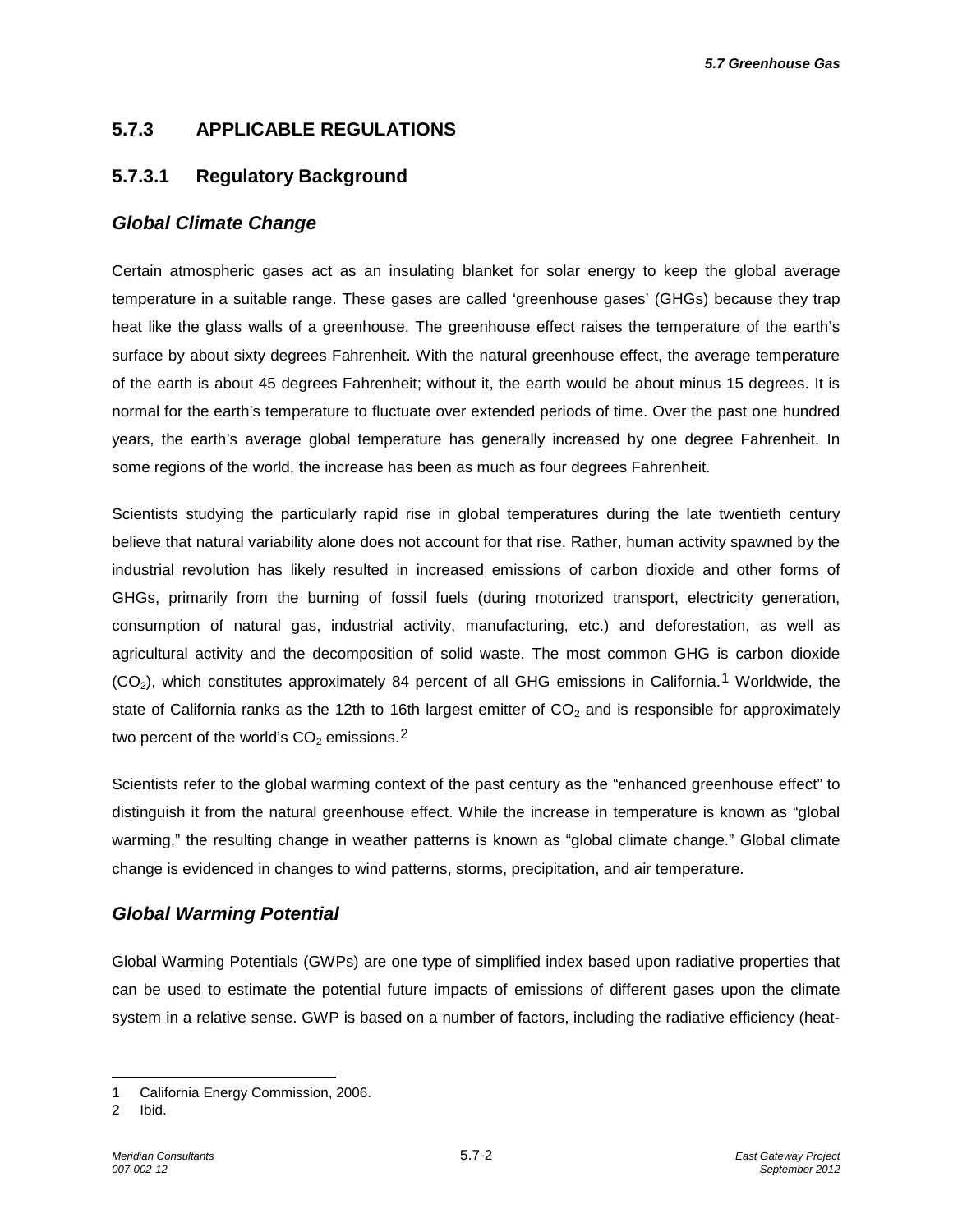absorbing ability) of each gas relative to that of  $CO<sub>2</sub>$ , as well as the decay rate of each gas (the amount removed from the atmosphere over a given number of years) relative to that of  $CO<sub>2</sub>$ .

The U.S. Environmental Protection Agency (U.S. EPA) defines GWP as the "cumulative radiative forcing effects of a gas over a specified time horizon resulting from the emission of a unit mass of gas relative to a reference gas," the reference gas in this case being  $CO<sub>2</sub>$ . To account for the varying warming potential of different GHGs, GHG emissions are often quantified and reported as  $CO<sub>2</sub>$  equivalents (CO<sub>2</sub>e). One tetragram of  $CO<sub>2</sub>e$  (Tg  $CO<sub>2</sub>e$ ) essentially equals the emissions of the gas multiplied by the GWP. One tetragram is equal to one million metric tons. A summary of the atmospheric lifetime and GWP of selected gases is presented in **Table 5.7-1, Atmospheric Lifetimes and Global Warming Potentials of GHG Gases.** As indicated, GWP ranges from 1 to 23,900.

| <b>Table 5.7-1</b><br>Atmospheric Lifetimes and Global Warming Potentials of GHG Gases |
|----------------------------------------------------------------------------------------|
|                                                                                        |

| Gas                               | <b>Atmospheric Lifetime</b><br>(vears) | <b>Global Warming Potential</b><br>(100 year time horizon) |
|-----------------------------------|----------------------------------------|------------------------------------------------------------|
| Carbon Dioxide                    | 50-200                                 |                                                            |
| Methane                           | $12 (+-3)$                             | 21                                                         |
| Nitrous Oxide                     | 120                                    | 310                                                        |
| HFC-23                            | 264                                    | 11,700                                                     |
| <b>HFC-134a</b>                   | 14.6                                   | 1,300                                                      |
| <b>HFC-152a</b>                   | 1.5                                    | 140                                                        |
| PFC: Tetraflouromethane $(CF_4)$  | 50,000                                 | 6,500                                                      |
| PFC: Hexaflouromethane $(C_2F_6)$ | 10,000                                 | 9,200                                                      |
| Sulfur Hexaflouride $(SF_6)$      | 3,200                                  | 23,900                                                     |

*Source: Intergovernmental Panel on Climate Change, IPCC Second Assessment: Climate Change 1995.*

### *GHG Components*

The California Global Warming Solutions Act of 2006 (see below) defined GHGs to include  $CO<sub>2</sub>$ , methane, nitrogen oxide, hydrofluorocarbons, perfluorocarbons, and sulfur hexafluoride. California SB 104 (approved by the Governor on October 11, 2009) added nitrogen trifluoride to this list. Below is a description of these GHGs.

**CO2** is an odorless and colorless GHG. Outdoor levels of carbon dioxide are not high enough to result in negative health effects.  $CO<sub>2</sub>$  is emitted from natural and manmade sources. Natural sources include: the decomposition of dead organic matter; respiration of bacteria, plants, animals and fungus; evaporation from oceans; and volcanic outgassing. Anthropogenic sources include: the burning of coal, oil, natural gas, and wood.  $CO<sub>2</sub>$  is naturally removed from the air by photosynthesis, dissolution into ocean water, transfer to soils and ice caps, and chemical weathering of carbonate rocks.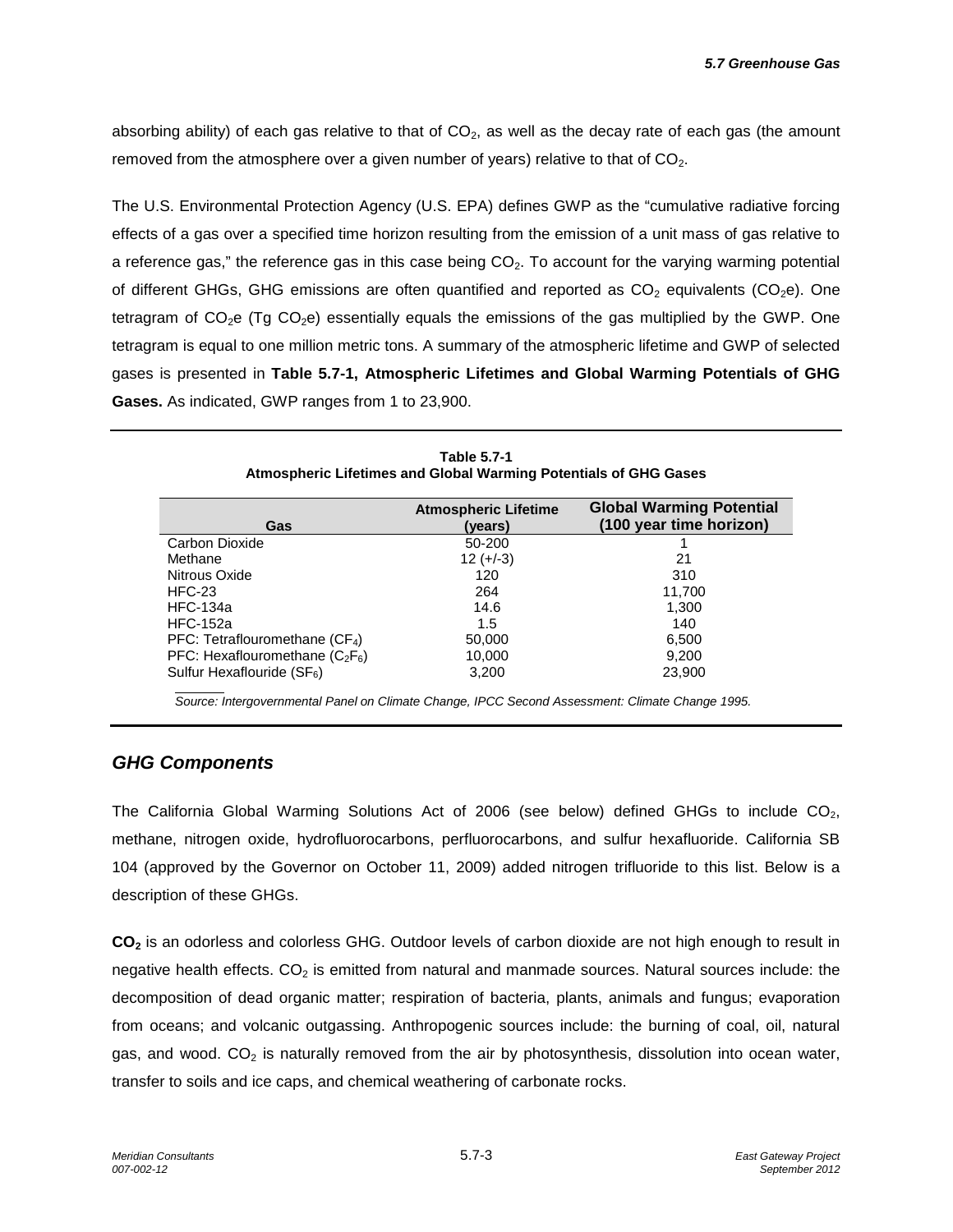Since the industrial revolution began in the mid-1700s, the sort of human activity that increases GHG emissions has increased dramatically in scale and distribution. Data from the past 50 years suggests a corollary increase in levels and concentrations. As an example, prior to the industrial revolution,  $CO<sub>2</sub>$ concentrations were fairly stable at 280 parts per million ("ppm") by volume. Today, they are around 370 ppm; an increase of more than 30 percent. Left unchecked, the concentration of  $CO<sub>2</sub>$  in the atmosphere is projected to increase to a minimum of 540 ppm by 2100 as a direct result of anthropogenic sources.

**Methane** (CH<sub>4</sub>) is an extremely effective absorber of radiation, though its atmospheric concentration is less than  $CO<sub>2</sub>$  and its lifetime in the atmosphere is brief (10-12 years) when compared to other GHGs. No health effects are known to occur from exposure to methane.

Methane has both natural and anthropogenic sources. It is released as part of the biological processes in low oxygen environments, such as in swamplands or in rice production (at the roots of the plants). Over the last 50 years, human activities such as growing rice, raising cattle, using natural gas, and mining coal have added to the atmospheric concentration of methane. Other anthropogenic sources include fossil-fuel combustion and biomass burning.

**Nitrous oxide** (N<sub>2</sub>O), also known as laughing gas, is a colorless greenhouse gas. Nitrous oxide can cause dizziness, euphoria, and sometimes slight hallucinations. In small doses, it is considered harmless. However, in some cases, heavy and extended use can cause Olney's Lesions (brain damage).

Concentrations of nitrous oxide also began to rise at the beginning of the industrial revolution. In 1998, the global concentration was 314 parts per billion ("ppb") by volume. Nitrous oxide is produced by microbial processes in soil and water, including those reactions that occur in fertilizer containing nitrogen. In addition to agricultural sources, some industrial processes (fossil fuel-fired power plants, nylon production, nitric acid production, and vehicle emissions) also contribute to its atmospheric load. It is used as an aerosol spray propellant, i.e., in whipped cream bottles. It is also used in potato chip bags to keep chips fresh. It is used in rocket engines and in race cars. Nitrous oxide can be transported into the stratosphere, be deposited on the earth's surface, and be converted to other compounds by chemical reaction.

**Hydrofluorocarbons** (HFCs) are synthetic, man-made chemicals that are used as a substitute for chlorofluorocarbons (CFCs), which have now been banned for destroying the ozone layer. Out of all the greenhouse gases, HFCs are one of three groups with the highest global warming potential. The HFCs with the largest measured atmospheric abundances are (in order), HFC-23 (CHF<sub>3</sub>), HFC-134a  $(CF_3CH_2F)$ , and HFC-152a  $(CH_3CHF_2)$ . Prior to 1990, the only significant emissions were of HFC-23. HFC-134a emissions are increasing due to its use as a refrigerant. The U.S. EPA estimates that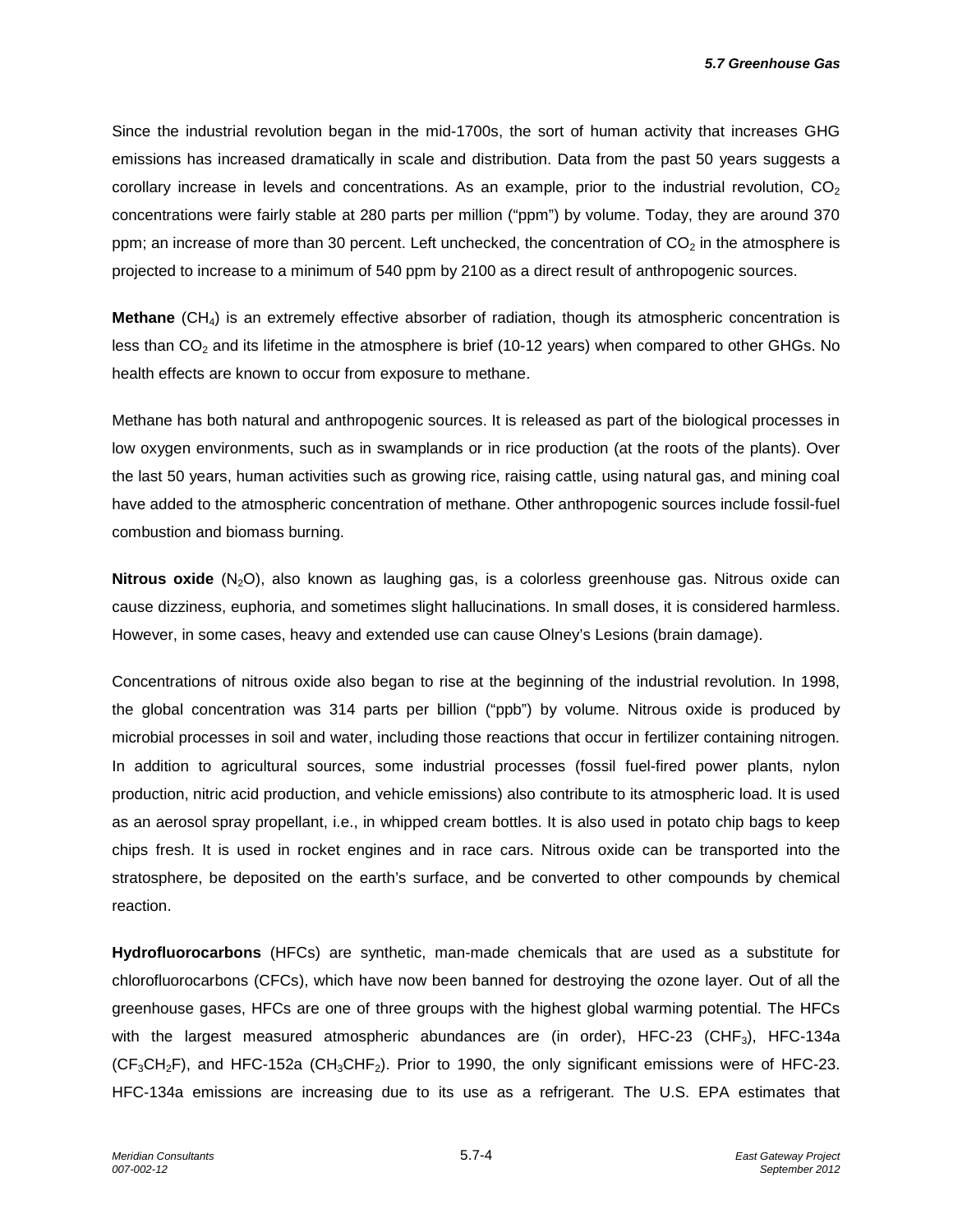concentrations of HFC-23 and HFC-134a are now about 10 parts per trillion (ppt) by volume each; and that concentrations of HFC-152a are about 1 ppt. No health effects are known to result from exposure to HFCs, which are manmade for applications such as automobile air conditioners and refrigerants.

**Perfluorocarbons** (PFCs) have stable molecular structures and do not break down through chemical processes in the lower atmosphere. High-energy ultraviolet rays, which occur about 60 kilometers above Earth's surface, are able to destroy the compounds. Because of this, PFCs have very long lifetimes; between 10,000 and 50,000 years. Two common PFCs are tetrafluoromethane  $(CF_4)$  and hexafluoroethane  $(C_2F_6)$ . The U.S. EPA estimates that concentrations of  $CF_4$  in the atmosphere are over 70 ppt.

No health effects are known to result from exposure to PFCs. The two main sources of PFCs are primary aluminum production and semiconductor manufacture.

**Sulfur hexafluoride** (SF<sub>6</sub>) is an inorganic, odorless, colorless, nontoxic, nonflammable gas. It also has the highest GWP of any gas evaluated (23,900). The U.S. EPA indicates that concentrations in the 1990s were about 4 ppt. In high concentrations in confined areas, the gas presents the hazard of suffocation because it displaces the oxygen needed for breathing.

Sulfur hexafluoride is used for insulation in electric power transmission and distribution equipment, in the magnesium industry, in semiconductor manufacturing, and as a tracer gas for leak detection.

### **5.7.3.2 International**

### *Kyoto Protocol*

In 1988, the United Nations established the Intergovernmental Panel on Climate Change (IPCC) to evaluate the impacts of global warming and to develop strategies that nations could implement to curtail global climate change. In 1992, the United States joined other countries around the world in signing the United Nations' Framework Convention on Climate Change (UNFCCC) agreement with the goal of controlling greenhouse gas emissions. As a result, the Climate Change Action Plan was developed to address the reduction of GHGs in the United States. The Plan currently consists of more than 50 voluntary programs.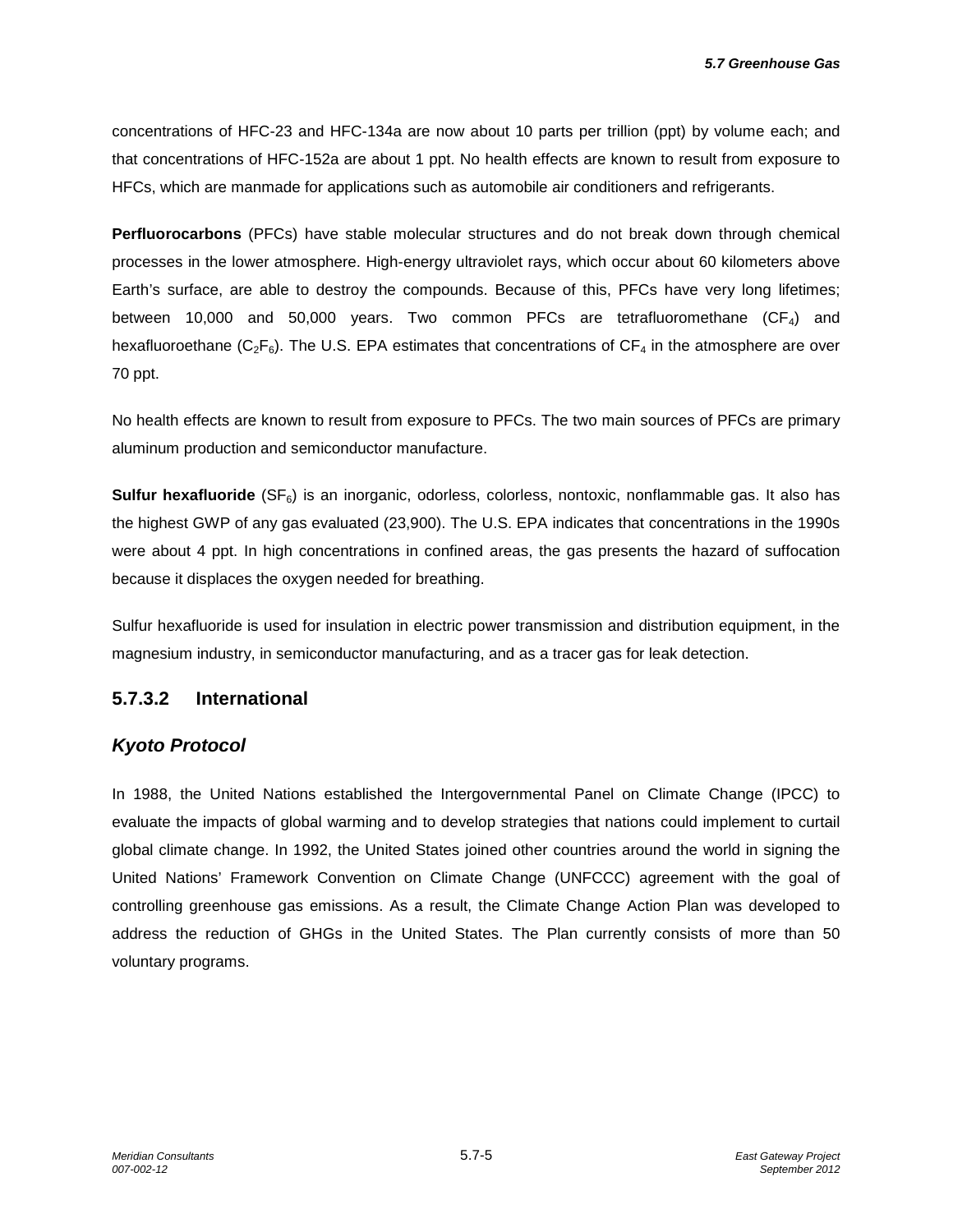# **5.7.3.3 Federal**

### *Federal Clean Air Act and Government Regulations*

Previously, the U.S. EPA had not regulated GHGs under the federal Clean Air Act (CAA) because it asserted that the CAA did not authorize it to issue mandatory regulations to address global climate change and that such regulation would be unwise without an unequivocally established causal link between GHGs and the increase in global surface air temperatures. In Massachusetts v. Environmental Protection Agency et al. (127 S. Ct. 1438 (2007)), however, the U.S. Supreme Court held that GHGs are pollutants under the CAA and directed the EPA to decide whether the gases endangered public health or welfare. On December 7, 2009, the U.S. EPA issued an Endangerment Finding under Section 202(a) of the CAA, opening the door to federal regulation of GHGs. The Endangerment Finding notes that GHGs threaten public health and welfare and are subject to regulation under the CAA. To date, the EPA has not promulgated major regulations on GHG emissions, although it has begun to develop them.

The U.S. EPA's Endangerment Finding paves the way for federal regulation of GHGs with or without Congress. To date, Congress, under the Consolidated Appropriations Act of 2008 (HR 2764), has established mandatory GHG reporting requirements for some emitters of GHGs. On September 22, 2009, the U.S. EPA issued the Final Mandatory Reporting of Greenhouse Gases Rule. The rule requires annual reporting to the U.S. EPA of GHG emissions from large sources and suppliers of GHGs, including facilities that emit 25,000 metric tons or more a year of GHGs. To date, Congress has not enacted any legislation requiring economy-wide mandatory reductions in GHG emissions. Currently, the Federal government's policy on climate change has three objectives: 1) slowing the growth of emissions; 2) strengthening science, technology and institutions; and 3) enhancing international cooperation, which it is implementing through voluntary and incentive-based programs.

### **5.7.3.4 State**

### *Executive Order S-3-05*

Notwithstanding the current lack of federal regulation of greenhouse gas emissions, Executive Order S-3- 05, signed by Governor Arnold Schwarzenegger on June 1, 2005, calls for a reduction in GHG emissions to 1990 levels by 2020 and for an 80 percent reduction in GHG emissions below 1990 levels by 2050 in California. The Secretary of the California Environmental Protection Agency (CalEPA) has been charged with coordination of efforts to meet these targets and formed the Climate Action Team to implement the Order. The Climate Action Team also provided strategies and input to the California Air Resources Board Scoping Plan discussed below.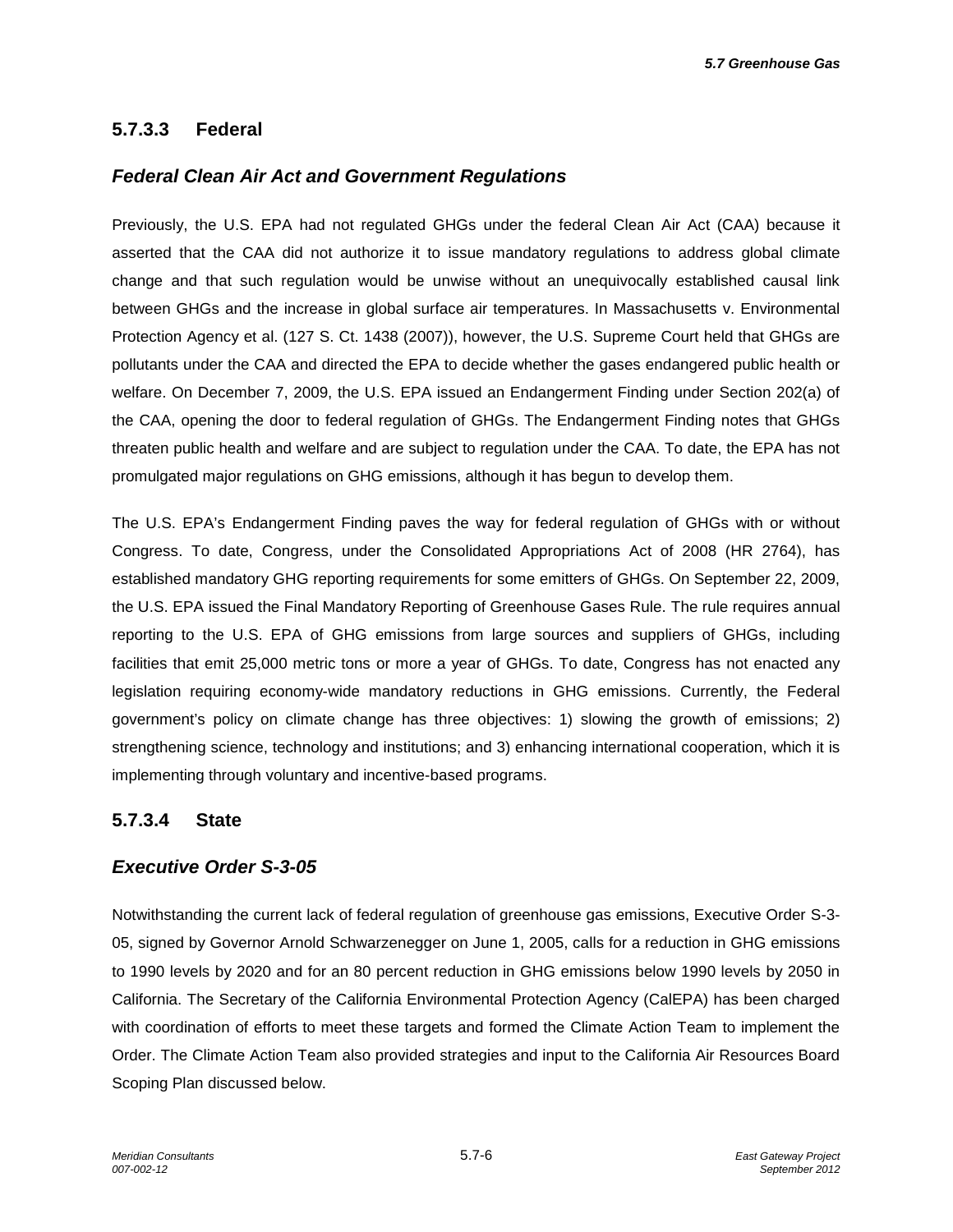*5.7 Greenhouse Gas*

### *Assembly Bill 32*

In 2006, the California State Legislature adopted AB 32, the California Global Warming Solutions Act of 2006. In adopting this legislation (commonly known as "AB 32"), the State Legislature declared that "global warming poses a serious threat to the economic well-being, public health, natural resources, and the environment of California." Further, the Legislature found that "the potential adverse impacts of global warming include the exacerbation of air quality problems, a reduction in the quality and supply of water to the state from the Sierra snowpack, a rise in sea levels resulting in the displacement of thousands of coastal businesses and residences, damage to marine ecosystems and the natural environment, and an increase in the incidences of infectious disease, asthma, and other human health-related problems." The Legislature added that "global warming will have detrimental effects on some of California's largest industries" and "increase the strain on electricity supplies necessary to meet the demand for summer airconditioning in the hottest parts of the state."

AB [3](#page-6-0)2 initiated a long-term program for "the development of [GHG] emissions reduction measures."<sup>3</sup> It "creates a comprehensive, multi-year program to reduce greenhouse gas (GHG) emissions in California, with the overall goal of restoring emissions to 1990 levels by the year 2020."<sup>[4](#page-6-1)</sup> AB 32 recognizes that such an ambitious effort requires careful planning and a well thought-out set of strategies. Accordingly, AB 32 delegated the authority for its implementation to the California Air Resources Board ("ARB") and directs the ARB to enforce the statewide cap that would begin phasing in by 2012. Amongst other requirements, AB 32 required the ARB to (1) identify the statewide level of greenhouse gas emissions in 1990 to serve as the emissions limit to be achieved by 2020, and (2) develop and implement a Scoping Plan to be implemented by January 1, 2012.

In November 2007, the ARB completed its estimates of 1990 GHG levels. Net emission 1990 levels were estimated at 427 million metric tons (MMTs; emission sources by sector were: transportation – 35 percent; electricity generation – 26 percent; industrial – 24 percent; residential – 7 percent; agriculture – 5 percent; and commercial – 3 percent).<sup>[5](#page-6-2)</sup> Accordingly, 427 MMTs of CO<sub>2</sub> equivalent was established as the emissions limit for 2020. For comparison, the ARB's estimate for 2000 baseline GHG emissions was 473 MMTs for 2000 and 532 MMTs for 2010. "Business as usual" conditions for 2020 were projected to be 596 MMTs. Therefore to comply with AB 32's mandate, GHG emission would need to be reduced from 596 MMTs (i.e., 2020 "business as usual") to 427 MMTs (the 1990 level), which is a reduction of 30%.

-

<span id="page-6-0"></span><sup>3</sup> As defined under AB 32, greenhouse gas emissions include the following: carbon dioxide, methane, nitrous oxide, hydrofluorocarbons (HFCs), perfluorocarbons (PFCs), and sulfur hexafluoride.

<span id="page-6-1"></span><sup>4</sup> Written on a public notice prepared by the staff of the California Air Resources Board in connection with a meeting to consider "early discrete actions" related to AB 32 on October 25, 2007.

<span id="page-6-2"></span><sup>5</sup> On a national level, the U.S. EPA's Endangerment Finding stated that electricity generation is the largest emitting sector (34%), followed by transportation (28%), and industry (19%).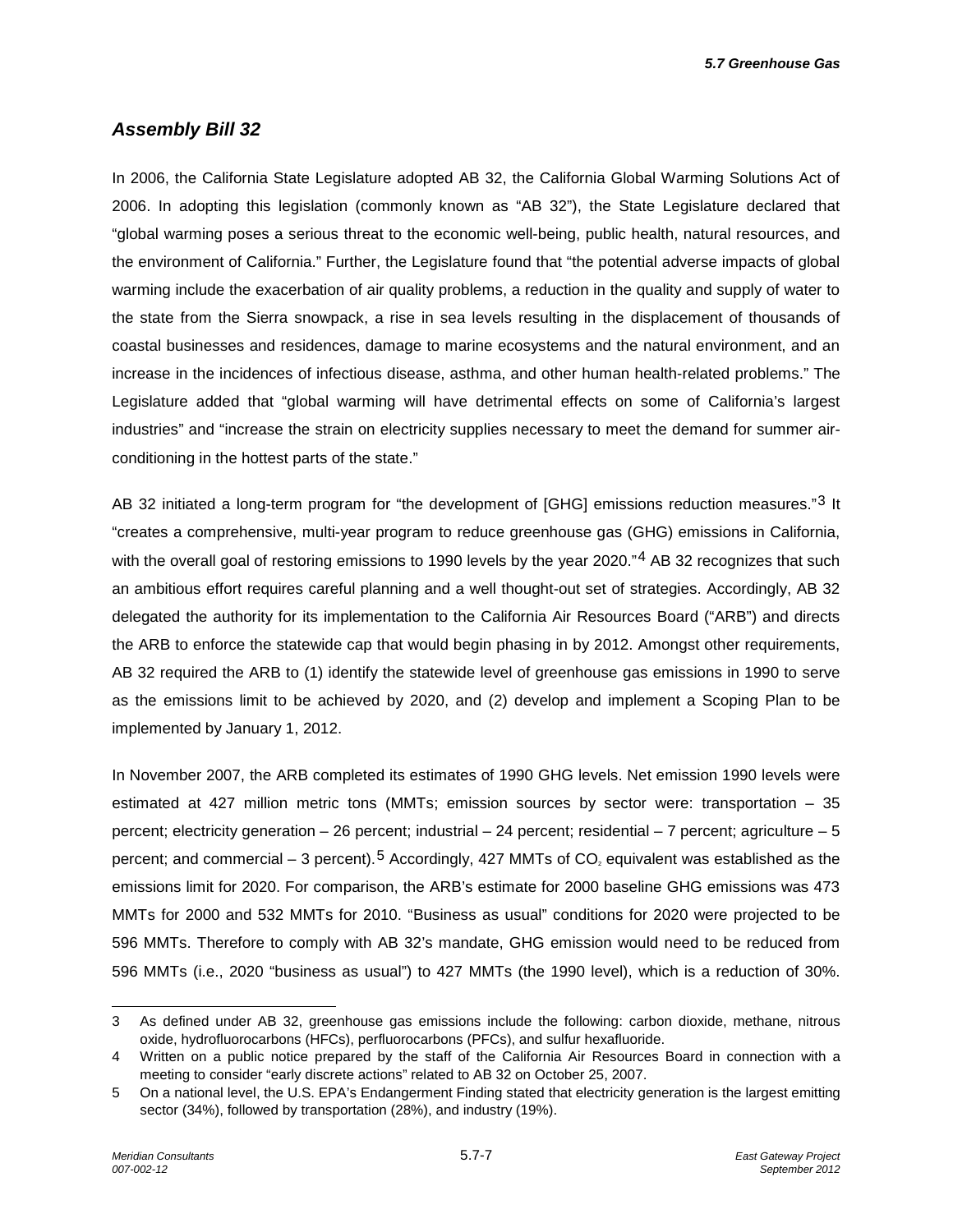*5.7 Greenhouse Gas*

This latter forecast did not take any credit for reductions from measures included in the AB 32 Scoping Plan, including the Pavley GHG emissions standards for vehicles, full implementation of the Renewables Portfolio Standard beyond current levels of renewable energy, or the solar measures.

Under AB 32, the ARB published its Final Expanded List of Early Action Measures to Reduce Greenhouse Gas Emissions in California. The ARB has 44 early action measures that apply to the transportation, commercial, forestry, agriculture, cement, oil and gas, fire suppression, fuels, education, energy efficiency, electricity, and waste sectors. Of these early action measures, nine were deemed discrete early action measures in that they were regulatory and enforceable by January 1, 2010. The ARB estimates that the 44 recommendations will result in reductions of at least 42 MMTs by 2020, representing approximately 25 percent of the 2020 target.

In December 2007, the ARB approved a regulation for mandatory reporting and verification of GHG emissions for major sources. This regulation covered major stationary sources such as cement plans, oil refineries, electric generating facilities/providers, and co-generation facilities, which comprise 94 percent of the point source  $CO<sub>2</sub>$  emissions in the state.

On December 11, 2008, the ARB adopted a scoping plan to reduce GHG emissions to 1990 levels. The Scoping Plan's recommendations for reducing GHG emissions to 1990 levels by 2020 include emission reduction measures, including a cap-and-trade program linked to Western Climate Initiative partner jurisdictions, green building strategies, recycling and waste-related measures, as well as Voluntary Early Actions and Reductions. According to the September 23, 2010 AB 32 Climate Change Scoping Plan Progress Report, 40 percent of the reductions identified in the Scoping Plan have been secured through ARB actions and California is on track to its 2020 goal.<sup>[6](#page-7-0)</sup>

### *Renewable Portfolio Standard*

In 2002, SB 1078 required electric utilities to increase procurement of power generated by eligible renewable energy sources to 20 percent of total generation by 2017. In 2006, SB 107 accelerated the timetable to require 20 percent renewable energy by 2010. Then, in 2008, the Governor signed Executive Order S-14-08, which increased the required renewables content to 33 percent by 2020. In September 2009, the Governor signed Executive Order S-21-09 which directed the ARB to adopt regulations consistent with the 33 percent renewable energy target in Executive Order S-14-08 by July 31, 2010.

<span id="page-7-0"></span><sup>-</sup>6 California Air Resources Board, 2010.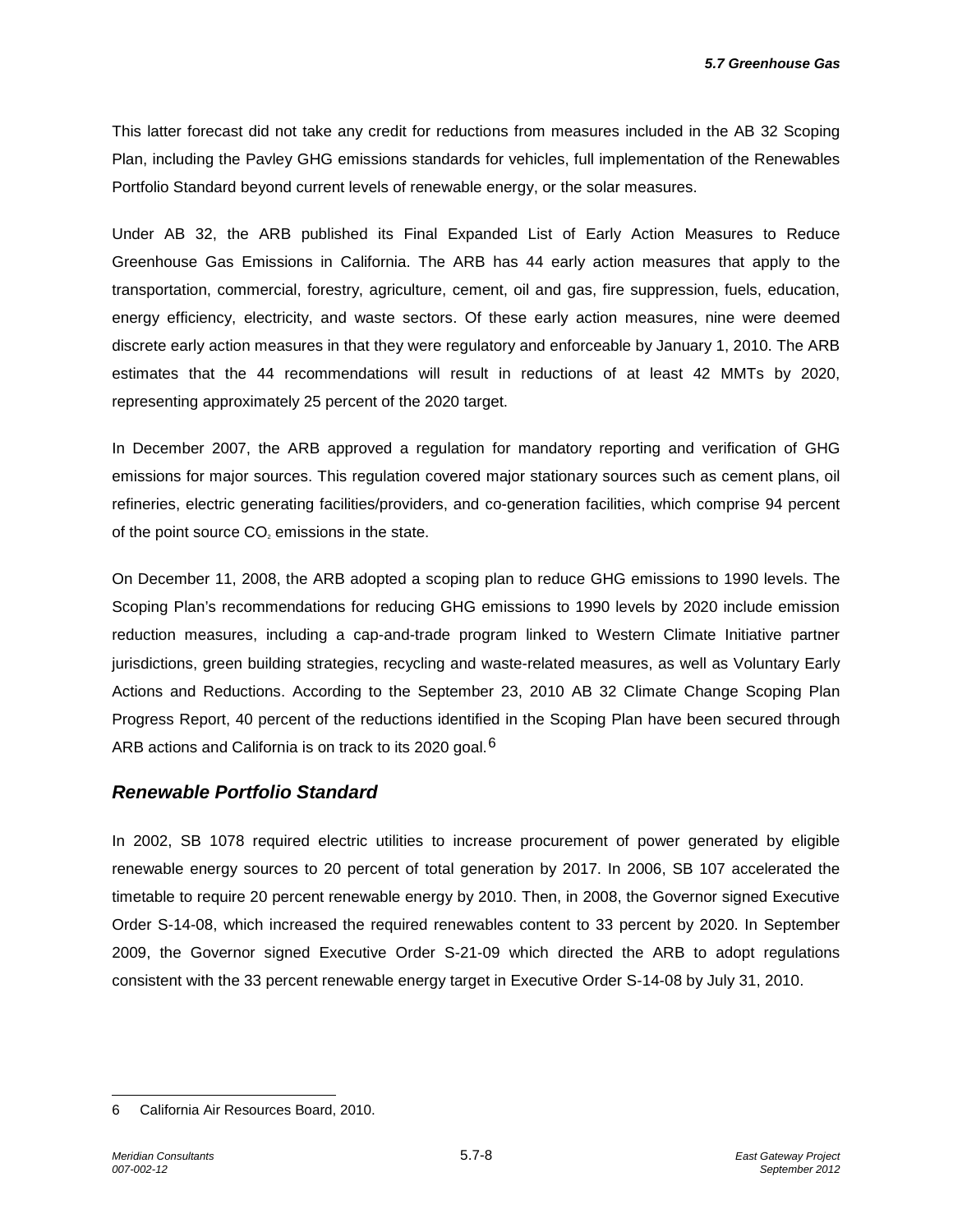*5.7 Greenhouse Gas*

### *Title 24 Energy Efficiency Standards*

Although not originally intended to reduce greenhouse gases, California Code of Regulations (CCR) Title 24 Part 6: California's Energy Efficiency Standards for Residential and Nonresidential Buildings, was first adopted in 1978 in response to a legislative mandate to reduce California's energy consumption. Since then, Title 24 has been amended with a distinction for energy-efficient buildings that require less electricity and reduce fuel consumption, which in turn decreases GHG emissions. The current 2010 Title 24 standards (effective as of January 1, 2011) were adopted to respond, amongst other reasons, to the requirements of AB 32. Specifically, new development projects constructed within California after January 1, 2011 are subject to the mandatory planning and design, energy efficiency, water efficiency and conservation, material conservation and resources efficiency, and environmental quality measures of the California Green Building Standards ("CALGreen") Code (California Code of Regulations, Title 24, Part 11).

#### *SB 1368*

Passed in 2006, SB 1368 directs the California Public Utilities Commission to adopt a performance standard for GHG emissions for the future power purchases of California utilities. SB 1368 reduces carbon emissions associated with electrical energy consumed in California by forbidding procurement arrangements for energy longer than 5 years from resources that exceed the emissions of a relatively clean, combined cycle natural gas power plant. Because of the carbon content of its fuel source, a coalfired plant cannot meet this standard because such plants emit roughly twice as much carbon as combined cycle natural gas plants. Overall, SB 1368 will dramatically lower GHG emissions associated with California's energy demand as it will effectively prohibit California utilities from purchasing power from out-of-state producers that cannot satisfy the required performance standard.

### *SB 375*

In September 2008, the California legislature adopted SB 375, legislation which: (1) relaxes CEQA requirements for some housing projects that meet goals for reducing GHG emissions and (2) requires the regional governing bodies in each of the state's major metropolitan areas to adopt, as part of their regional transportation plan, "sustainable community strategies" that will meet the region's target for reducing GHG emissions. SB 375 creates incentives for implementing the sustainable community strategies by allocating federal transportation funds only to projects that are consistent with the emissions reductions.

Local governments would then devise strategies for housing development, road-building and other land uses to shorten travel distances, reduce vehicular travel time and meet the new targets. If regions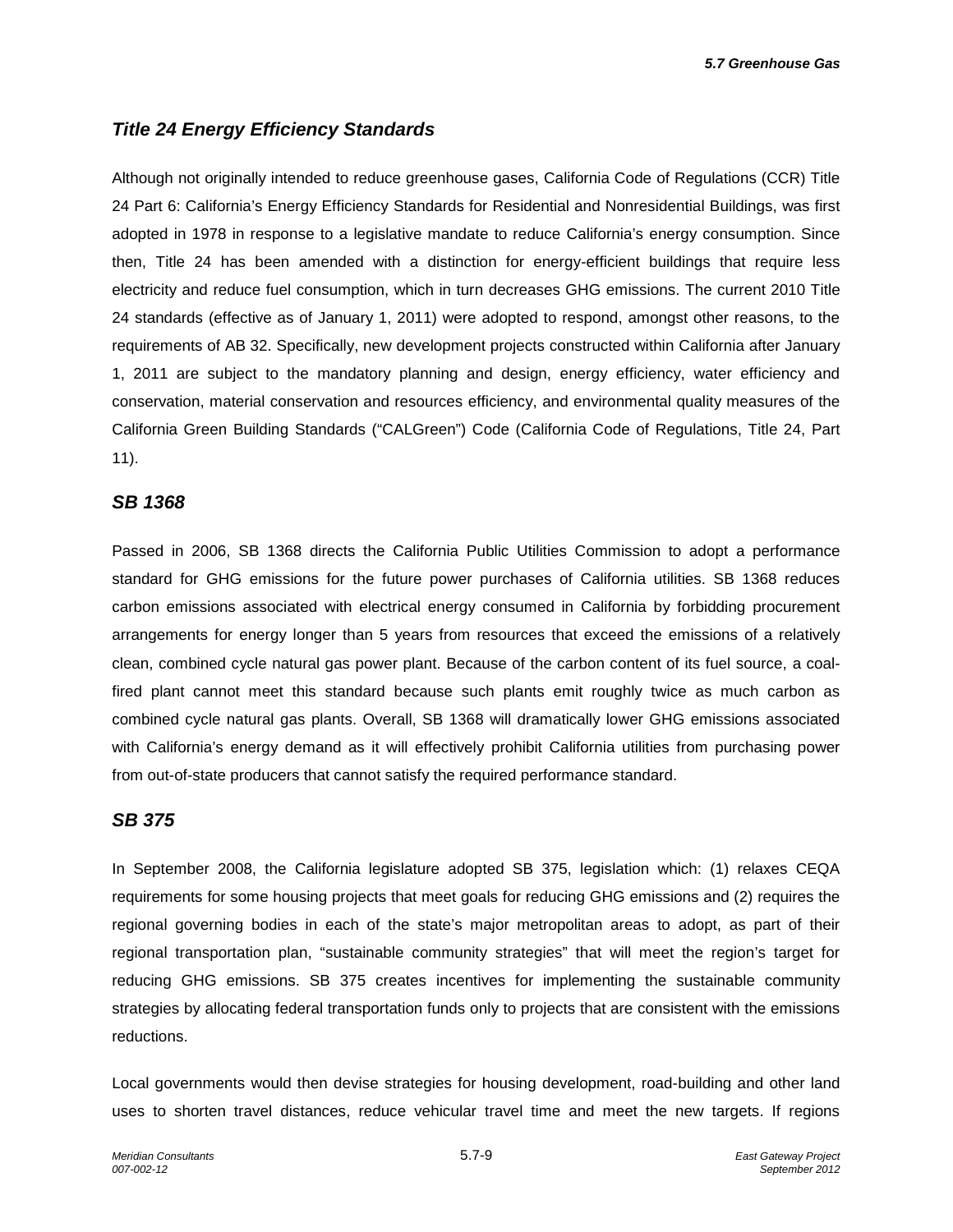develop these integrated land use, housing, and transportation plans, residential projects that conform to the sustainable community strategy (and therefore contribute to GHG reduction) can have a more streamlined environmental review process.

### **5.7.3.5 Local**

Neither the Ventura County Air Pollution Control District (VCAPCD) nor the City of Santa Paula has adopted any regulations addressing the generation of GHG emissions. The issue of GHG emissions is not addressed in the current City of Santa Paula General Plan.

### **5.7.4 THRESHOLDS OF SIGNIFICANCE**

In order to assist in determining whether a project would have a significant effect on the environment, the *California Environmental Quality Act (CEQA)* identifies criteria for conditions that may be deemed to constitute a substantial or potentially substantial adverse change in physical conditions. Specifically, Appendix G of the *State CEQA Guidelines* (Environmental Checklist Form) lists the following thresholds, under which a project may be deemed to have a significant impact on agricultural resources if it would:

- Generate greenhouse gas emissions, either directly or indirectly, that may have a significant impact on the environment?
- Conflict with an applicable plan, policy or regulation adopted for the purpose of reducing the emissions of greenhouse gases?

### **Criteria to Determine a Significant Generation of GHG Emissions**

For greenhouse gas emissions and global warming, there is not, at this time, one established, universally agreed-upon "threshold of significance" by which to measure an impact. While the ARB published some draft thresholds several years ago, they were never adopted and the ARB recommended that local air districts and lead agencies adopt their own thresholds for GHG impacts.

As discussed in **Section 5.3**, **Air Quality**, the City of Santa Paula relies upon the expert guidance of the Ventura County Air Pollution Control District (VCAPCD) regarding the methodology and thresholds of significance for the evaluation of air quality impacts within Ventura County. GHG emissions are air pollutants that are subject to local control by the VCAPCD. As such, the City looks to the VCAPCD for guidance in the evaluation of GHG impacts.

In September 2011, the Ventura County Air Pollution Control Board requested that VCAPCD staff report back on possible GHG significance thresholds for evaluating GHG impacts of land use projects in Ventura County under CEQA. VCAPCD staff responded to this request by preparing a report entitled Greenhouse Gas Thresholds of Significance Options for Land Use Development Projects in Ventura County. This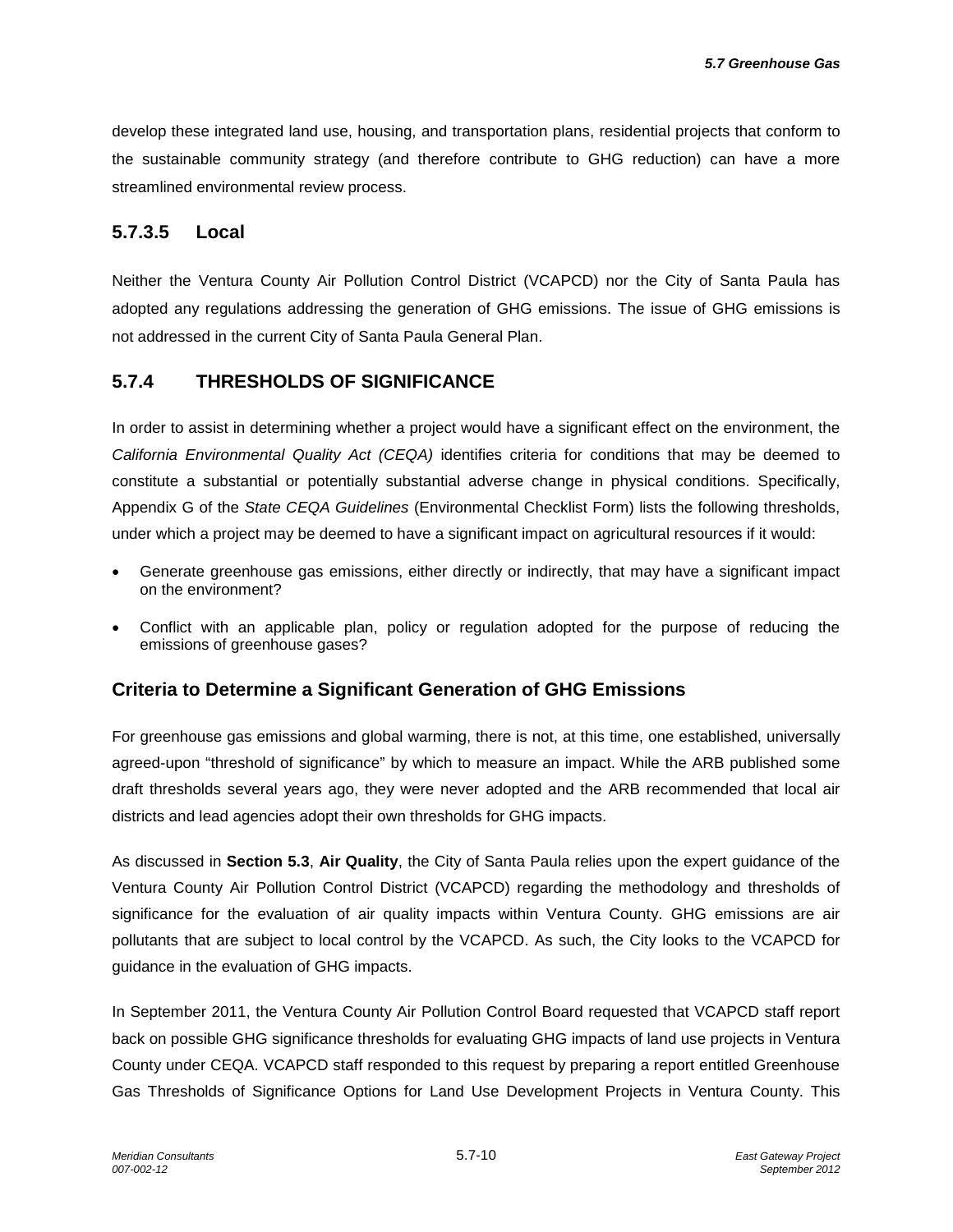report presents a number of options for GHG significance thresholds and summarizes the most prominent approaches and options either adopted or being considered by all other air districts throughout California. Similar to other air districts, VCAPCD staff members are considering a tiered approach with the main components involving consistency with a locally adopted GHG reduction plan followed by a bright-line threshold for land use projects that would capture 90 percent of project GHG emissions. VCAPCD staff members are also exploring an efficiency-based metric (e.g., GHG emissions per capita) for land use projects and plans. The South Coast Air Quality Management District (SCAQMD) is also considering these strategies for land use projects.

Given that Ventura County is adjacent to the SCAQMD jurisdiction and is a part of the Southern California Association of Governments (SCAG) region, VCAPCD staff believes it makes sense to set local GHG emission thresholds of significance for land use development projects at levels consistent with those set by the SCAQMD and the SCAG region. VCAPCD believes that adopting harmonized regional GHG emission thresholds would help streamline project review and encourage consistency and uniformity in the CEQA analysis of GHG emissions throughout most of Southern California.

The SCAQMD has been evaluating GHG significance thresholds since April 2008. In December 2008, the SCAQMD adopted an interim 10,000 metric tons  $CO<sub>2</sub>e$  (MTCO<sub>2</sub>e) per year screening level threshold for stationary source/industrial projects for which the SCAQMD is the lead agency. The SCAQMD has continued to consider adoption of significance thresholds for residential and general development projects. The most recent proposal issued in September 2010 uses the following tiered approach to evaluate potential GHG impacts from various uses:

- **Tier 1** Determine if CEQA categorical exemptions are applicable. If not, move to Tier 2.
- **Tier 2** Consider whether or not the proposed project is consistent with a locally adopted GHG reduction plan that has gone through public hearings and CEQA review, that has an approved inventory, includes monitoring, etc. If not, move to Tier 3.
- **Tier 3** Consider whether the project generates GHG emissions in excess of screening thresholds for individual land uses. The 10,000 MTCO<sub>2</sub>e/year threshold for industrial uses would be recommended for use by all lead agencies. Under option 1, separate screening thresholds are proposed for residential projects  $(3,500$  MTCO<sub>2</sub>e/year), commercial projects  $(1,400$  $MTCO<sub>2</sub>e/year)$ , and mixed-use projects (3,000 MTCO<sub>2</sub>e/year). Under option 2 a single numerical screening threshold of  $3,000$  MTCO<sub>2</sub>e/year would be used for all non-industrial projects. If the project generates emissions in excess of the applicable screening threshold, move to Tier 4.
- **Tier 4** Consider whether the project generates GHG emissions in excess of applicable performance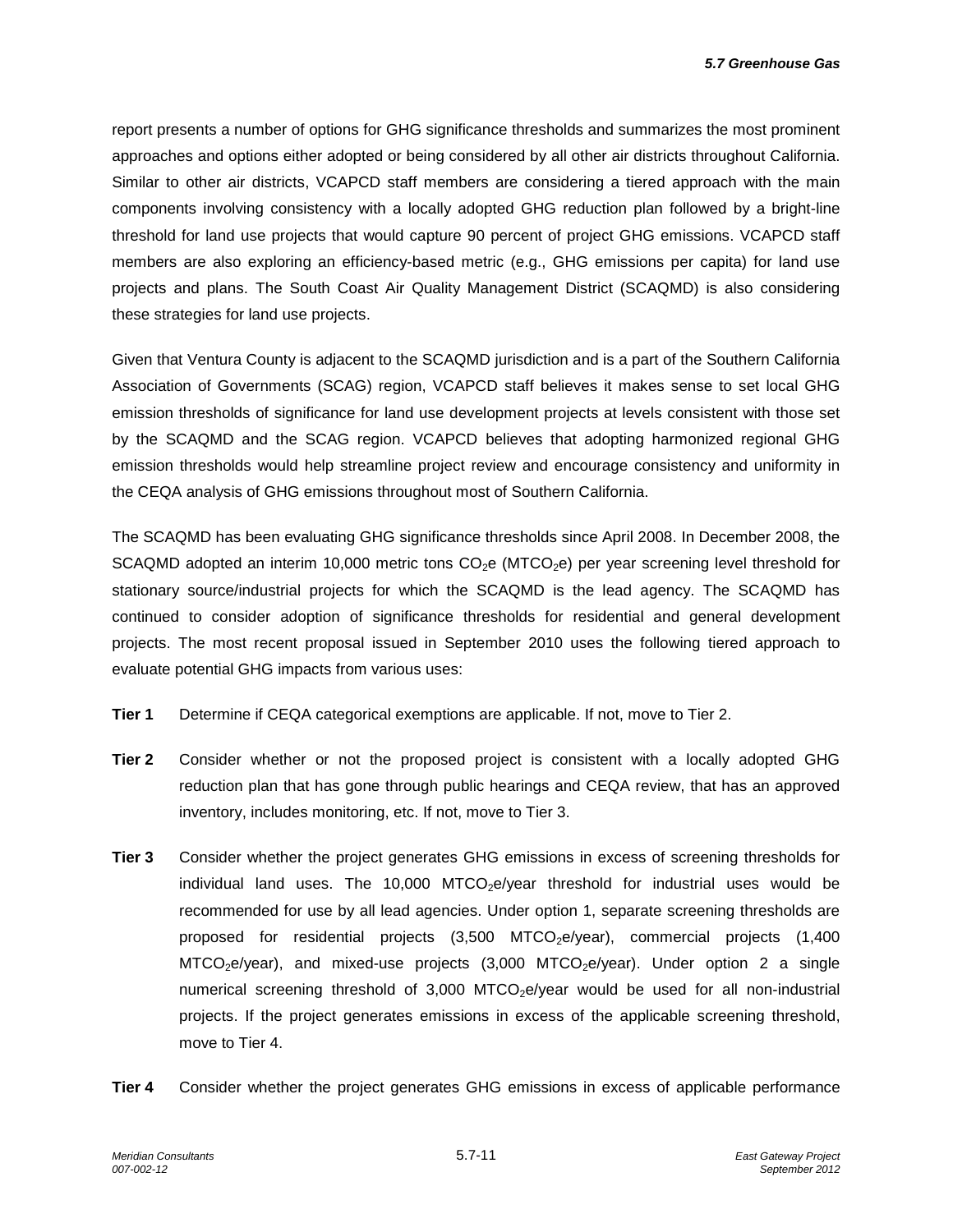standards for the project service population (population plus employment). The efficiency targets were established based on the goal of AB 32 to reduce statewide GHG emissions to 1990 levels by 2020. The 2020 efficiency targets are 4.8 MTCO<sub>2</sub>e per service population for project level analyses and  $6.6$  MTCO<sub>2</sub>e per service population for plan level analyses. If the project generates emissions in excess of the applicable efficiency targets, move to Tier 5.

**Tier 5** Consider the implementation of CEQA mitigation (including the purchase of GHG offsets) to reduce the project efficiency target to Tier 4 levels.

The thresholds identified above have not been adopted by the SCAQMD or distributed for widespread public review and comment, and the working group tasked with developing the thresholds has not met since September 2010. The future schedule and likelihood of threshold adoption is uncertain.

However, for the purpose of evaluating the GHG impacts associated with the East Gateway Project, this Draft EIR utilizes the 6.6 MTCO<sub>2</sub>e per service population for plan level analyses. This threshold is utilized since it was developed based on the goal of AB 32 to reduce statewide GHG emissions to 1990 levels by 2020. The SCAQMD's applicable thresholds have also been utilized for other projects in Ventura County.

The one change utilized for the evaluation of project impacts in this EIR is the definition of the service population. The SCAQMD draft thresholds define the service population as the total residents and employees associated with a project. This may be appropriate for regional or community-wide analyses in which most people are either residents or employees within the community In the case of a general development projects, the service population consists of residents, employees, customers, vendors, students, etc. In the case of a commercial project, employees may be only two percent of the number of people that visit a site. The great majority of people visiting the site and project are customers with a smaller number of vendors (delivery and sales). It does not make sense to consider only the employees as the service population for a project such as this. The employees are at the site to serve the needs of their customers. Therefore, this EIR assumes that the service population is everyone that would be served by the proposed uses, including customers and vendors.

### **Criteria to Determine Project Consistency with an Applicable GHG Reduction Plan**

CEQA also requires projects to be evaluated for consistency with "applicable general plans, specific plans and regional plans." Such plans would include, for example, the applicable air quality attainment or maintenance plan, regional blueprint plans, sustainable community strategies, and climate action plans. These plans involve legislative or regulatory programs applicable to all projects within the region and establish standards that are independent of the impact analysis described in the CEQA Guidelines. As of the date that this Draft EIR was prepared, the VCAPCD and City of Santa Paula have yet to adopt any such plans. Therefore, there is no local or regional plan regulating global warming by which the proposed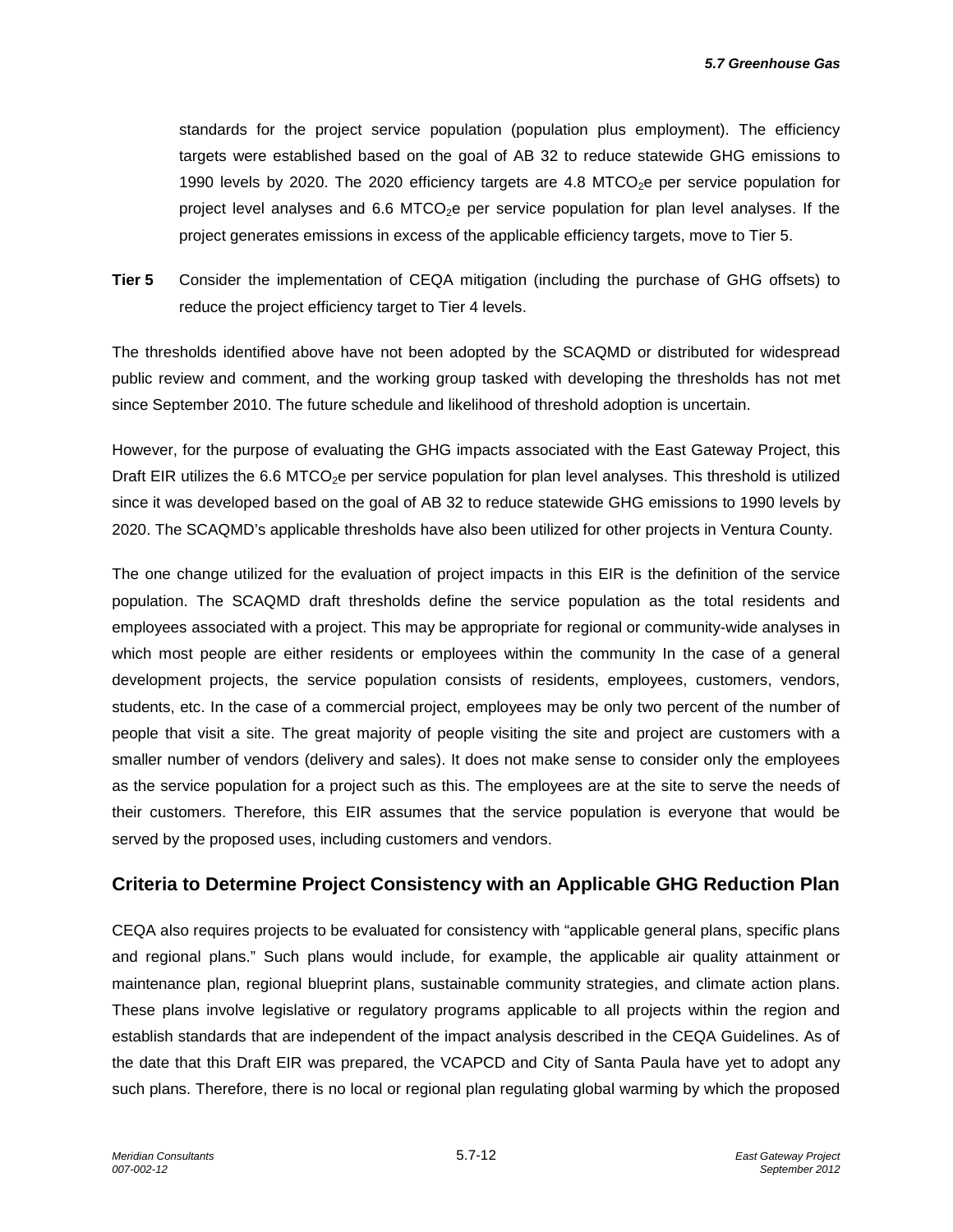project can be measured. The two plans that would be applicable to the project are the 2006 CAT Report and the ARB's Scoping Plan. The proposed project would cause a significant impact if it were to be inconsistent with any of the strategies from the 2006 CAT Report and measures from the ARB's Scoping Plan that are applicable to the project.

### **5.7.5 PROJECT IMPACTS**

The environmental impact analysis presented below is based on determinations made in the Notice of Preparation (NOP) for issues that were determined to be potentially significant with mitigation incorporated, or for issues identified by reviewing agencies, organizations, or individuals commenting on the NOP that made a reasonable argument that the issue was potentially significant (see Responses to NOP, **Appendix 1.0**).

# **5.7.5.1 Generate greenhouse gas emissions, either directly or indirectly, that may have a significant impact on the environment?**

#### *Impacts*

Operational emissions generated by area, energy, and mobile sources, waste disposal, and water and wastewater treatment and conveyance would result from normal day-to-day activities within the annexation area after occupation. The net increase in annual operational GHG emissions has been calculated utilizing the California Emissions Estimator Model (CalEEMod v. 2011.1.1) recommended by the VCAPCD and the conservative assumption that the East Gateway Specific Plan area would be completed and fully operational by 2015. **Table 5.7-2, Estimated Operational GHG Emissions – East Gateway Specific Plan** shows the annual emissions that would be generated by both the shopping center and business park uses that could occur under the proposed Specific Plan.<sup>[7](#page-12-0)</sup>

<span id="page-12-0"></span><sup>-</sup>7 The trip generation numbers in the air quality appendix materials are slightly different than those identified for the project in Table 9 of the project traffic report. The traffic report identifies an overall generation of 20,982 average daily trips (ADT) for the East Gateway Project. However, the air quality analysis calculates the emissions for the East Gateway Specific Plan and remainder of the annexation area separately so that the EIR can identify the impacts of the Specific Plan action assuming a completion date of 2015 as well as the necessary mitigation for this component of the overall project. The emissions for the remainder of the annexation area were calculated separately since this area assumes a longer term timeframe of 2020 for additional development as there are no specific development proposals for this area at this time.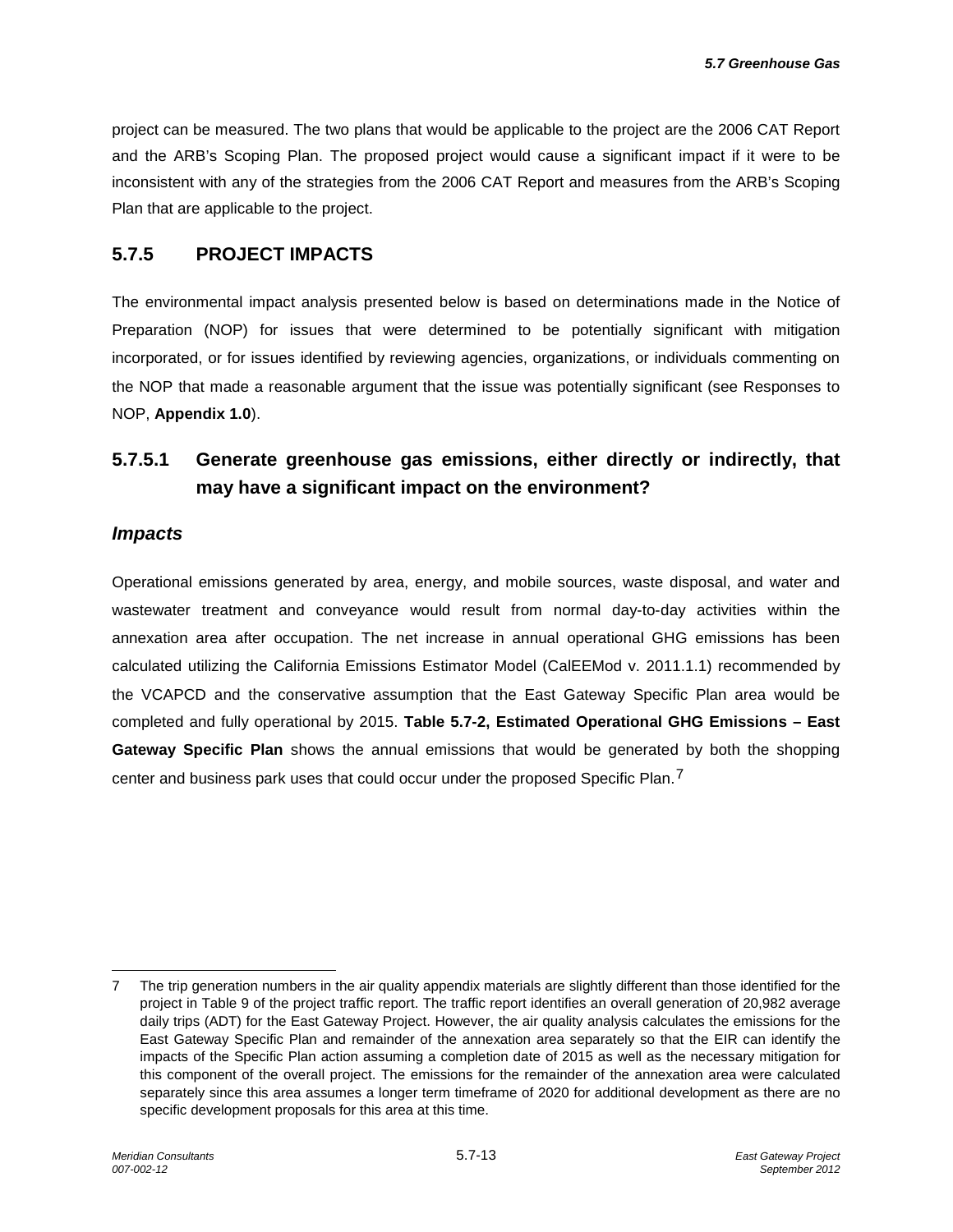| <b>Emissions Source</b>                     | CO <sub>2</sub> e in Metric Tons per year |
|---------------------------------------------|-------------------------------------------|
| Alternative 1 - Regional Retail Center      |                                           |
| Area Sources                                | 0.00                                      |
| <b>Energy Sources</b>                       | 1,144.31                                  |
| <b>Mobile Sources</b>                       | 7,226.41                                  |
| <b>Waste Disposal</b>                       | 74.04                                     |
| Water and Wastewater                        | 17.38                                     |
| <b>Total Emissions</b>                      | 8,462.14                                  |
| Service Population                          | 6,655 employees, customers & vendors      |
| <b>Emissions per Service Population</b>     | 1.27                                      |
| Threshold of Significance                   | 6.6                                       |
| Significant Impact?                         | N <sub>o</sub>                            |
| Alternative 2 - Mixed Use Employment Center |                                           |
| Area Sources                                | 0.00                                      |
| <b>Energy Sources</b>                       | 1,887.20                                  |
| <b>Mobile Sources</b>                       | 3,337.87                                  |
| <b>Waste Disposal</b>                       | 76.43                                     |
| Water and Wastewater                        | 20.18                                     |
| <b>Total Emissions</b>                      | 5,321.68                                  |
| Service Population                          | 2,448 employees, customers & vendors      |
| <b>Emissions per Service Population</b>     | 2.17                                      |
| Threshold of Significance                   | 6.6                                       |
| Significant Impact?                         | No                                        |

| Table 5.7-2                                                      |
|------------------------------------------------------------------|
| Estimated Operational GHG Emissions – East Gateway Specific Plan |

*Source: Cadence Environmental Consultants, 2012. Calculation sheets are provided in Appendix 5.7.*

The service population for the proposed Specific Plan uses has not been identified in any of the technical studies prepared for the proposed project. Instead, this analysis assumes that the daily average service population would be based on the number of potential daily vehicle trips (before walk/bicycle and pass-by trips trip credits are applied) divided by two. The vehicle trip numbers are divided by two since each service population member would make one trip to the site and one trip from the site (one person, two

The air quality analysis provides the same trip reduction credit for walk/bicycle trips as the traffic report by modifying the trip generation rate to discount these trips. The analysis does not, however, modify the trip rates to eliminate pass-by trips. The walk/bicycle trip reduction credit removes vehicles from the roadways, but pass-by trips would still access the uses within the project site and there would be minor emissions associated with the internal traffic circulation as well as start and stop emissions. The pass-by credit is addressed within in the CalEEMod inputs and calculations. The pass-by percentage that was programmed into the CalEEMod files is the same as those assumed in the traffic report. Therefore, the air quality analysis ADT numbers for the project are consistent with those identified in the traffic report prior to any reduction for pass-by trips. For example, the shopping center uses within the Specific Plan area would generate 11,980 ADT (CalEEMod calculates 11,981) prior to the pass-by trip credit. The business park and shopping uses within the Specific Plan area would generate 4,852 ADT prior to the pass-by credit.

j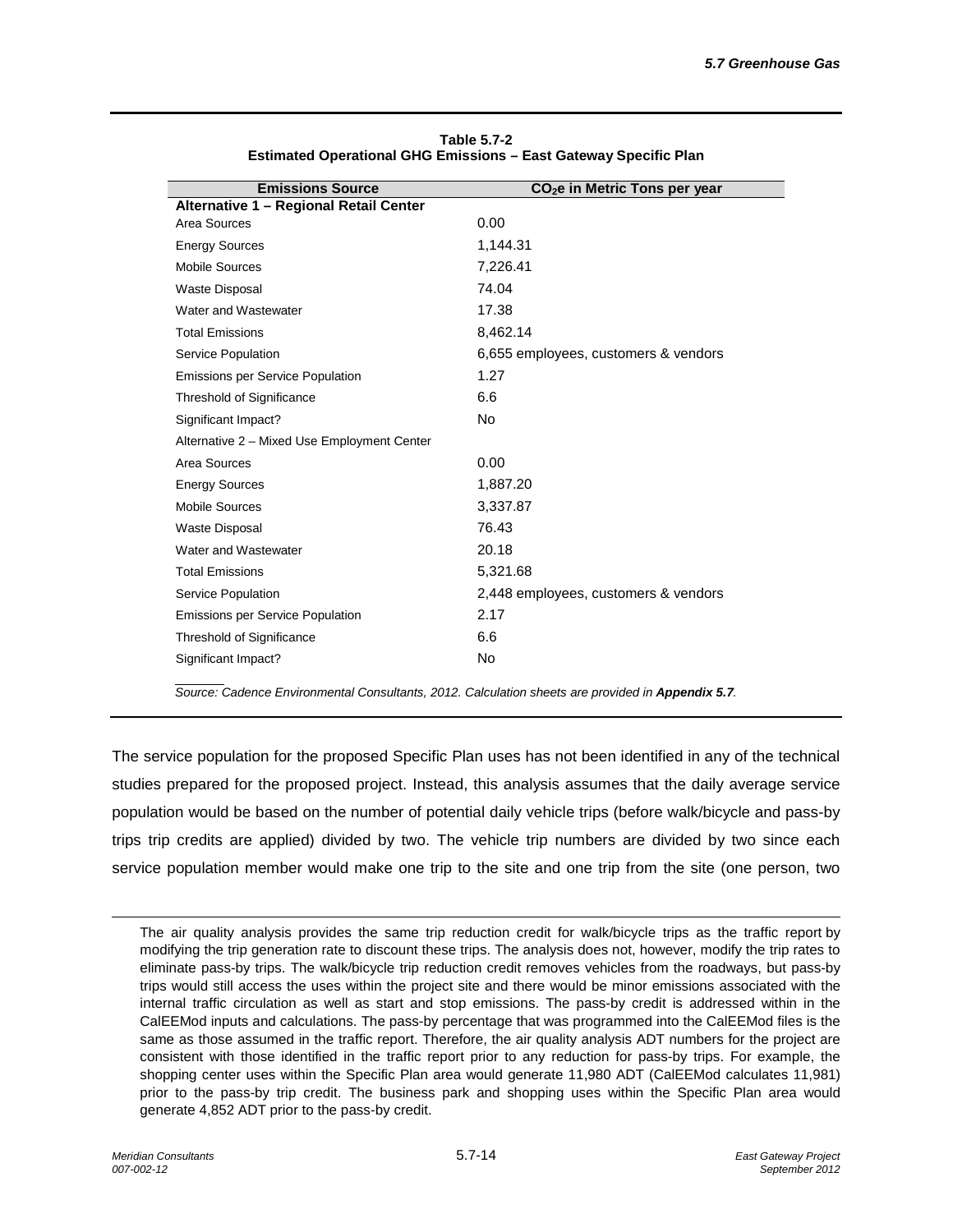trips). This is a very conservative assumption since each vehicle is assumed to accommodate only one person, whereas many of the vehicles would accommodate more than one person.

As shown, the East Gateway Specific Plan would generate annual operational GHG emissions that do not exceed the thresholds of significance utilized for this analysis. This would be a less than significant impact.

**Table 5.7-3, Estimated Operational GHG Emissions – East Gateway Annexation Area** shows the annual GHG emissions that would be generated by land uses envisioned for the East Gateway Annexation Area parcels. The service population for this area has been calculated in the same manner described above for the East Gateway Specific Plan. As shown, the complete development of the East Gateway Annexation Area would generate average annual operational emissions that do not exceed the thresholds of significance utilized for this analysis. This would be a less than significant impact.

| <b>Emissions Source</b>                 | $CO2e$ in Metric Tons per year                          |
|-----------------------------------------|---------------------------------------------------------|
| Area Sources                            | 0.13                                                    |
| <b>Energy Sources</b>                   | 2,315.24                                                |
| Mobile Sources                          | 8,085.39                                                |
| <b>Waste Disposal</b>                   | 742.81                                                  |
| Water and Wastewater                    | 24.30                                                   |
| <b>Total Emissions</b>                  | 11,167.87                                               |
| Service Population                      | 6,554 employees, customers & vendors, & 35<br>residents |
| <b>Emissions per Service Population</b> | 1.69                                                    |
| Threshold of Significance               | 6.6                                                     |
| Significant Impact?                     | No.                                                     |
|                                         |                                                         |

**Table 5.7-3 Estimated Operational GHG Emissions – East Gateway Annexation Area**

Source: Cadence Environmental Consultants, 2012. Calculation sheets are provided in Appendix 5.7.

**Table 5.7-4, Estimated Operational GHG Emissions – East Gateway Project** shows the annual GHG emissions that would be generated by the overall East Gateway Project. As shown, the complete development of the East Gateway Project would generate average annual operational emissions that do not exceed the thresholds of significance utilized for this analysis. This would be a less than significant impact.

It should be noted that this analysis is conservative in assuming that all emissions identified in the tables above are new to the global GHG inventory.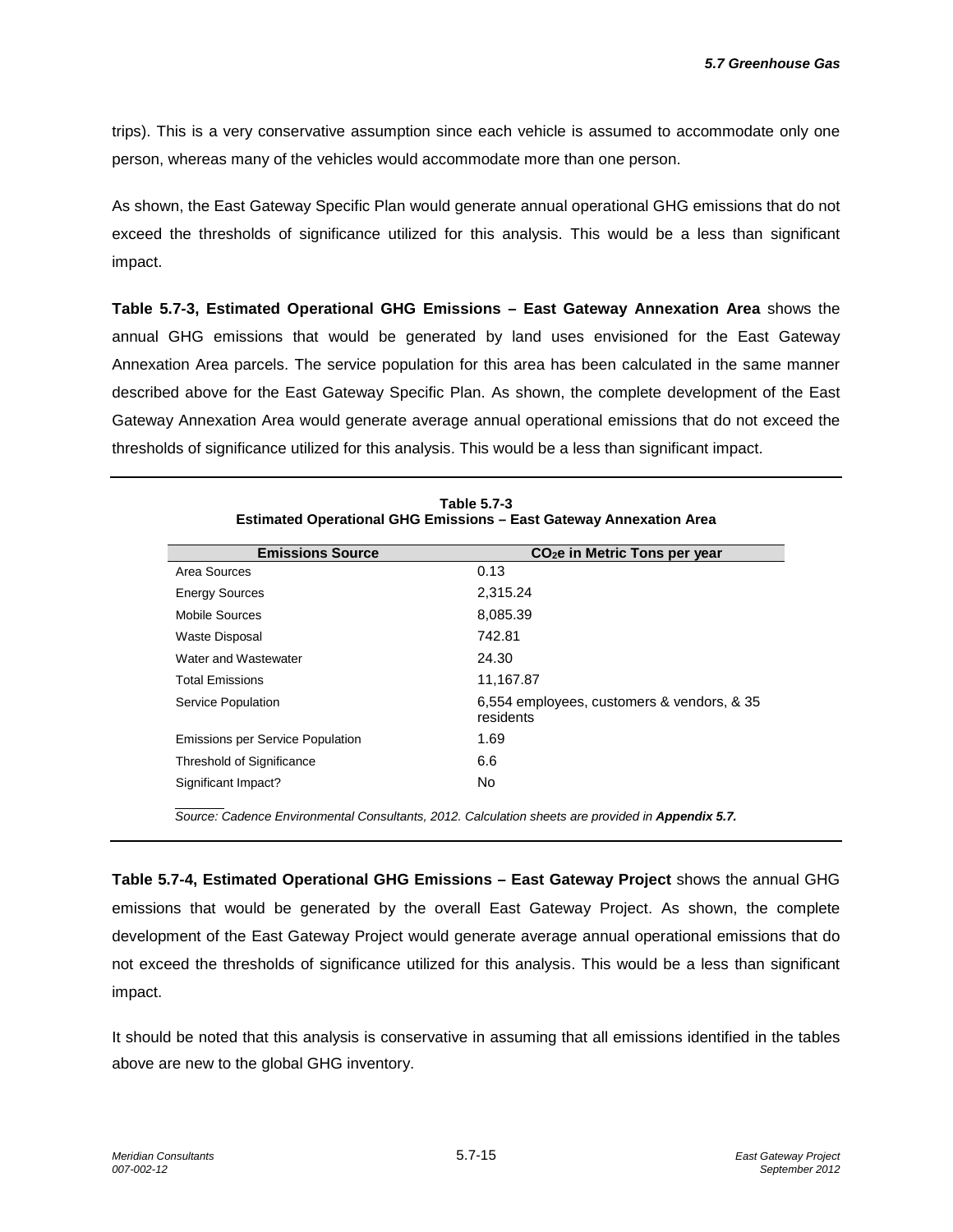| <b>Emissions Source</b>                  | $CO2e$ in Metric Tons per year                           |
|------------------------------------------|----------------------------------------------------------|
| Scenario 1 - Regional Retail Center      |                                                          |
| Specific Plan Area                       | 8,462.14                                                 |
| Remainder of Annexation Area             | 11,167.87                                                |
| <b>Total Emissions</b>                   | 19,630.01                                                |
| Service Population                       | 13,209 employees, customers & vendors, & 35<br>residents |
| <b>Emissions per Service Population</b>  | 1.48                                                     |
| Threshold of Significance                | 6.6                                                      |
| Significant Impact?                      | No.                                                      |
| Scenario 2 - Mixed-Use Employment Center |                                                          |
| Specific Plan Area                       | 5,321.68                                                 |
| Remainder of Annexation Area             | 11,167.87                                                |
| <b>Total Emissions</b>                   | 16,489.55                                                |
| Service Population                       | 9,002 employees, customers & vendors, & 35<br>residents  |
| <b>Emissions per Service Population</b>  | 1.82                                                     |
| Threshold of Significance                | 6.6                                                      |
| Significant Impact?                      | <b>No</b>                                                |
|                                          |                                                          |

**Table 5.7-4 Estimated Operational GHG Emissions – East Gateway Project**

Source: Cadence Environmental Consultants, 2012. Calculation sheets are provided in Appendix 5.7.

### *Mitigation Measures*

No mitigation is required. However, **Mitigation Measures 5.3-3 and 5.3-4** from **Section 5.3, Air Quality,** have been identified that would reduce the operational air pollutant emissions associated with the proposed project. These measures would also reduce the GHG emissions associated with the project, resulting in even lower emissions than shown above in **Tables 5.7-2** through **5.7-4**.

### *Residual Impacts*

Impacts would be less than significant.

# **5.7.5.2 Conflict with an applicable plan, policy or regulation adopted for the purpose of reducing the emissions of greenhouse gases?**

### *Impacts*

The consistency of the proposed project with the strategies from the 2006 CAT Report and measures from the ARB's Scoping Plan that are applicable to the proposed project is evaluated in **Table 5.7-5, Project Consistency with 2006 CAT Report Greenhouse Gas Emission Reduction Strategies** and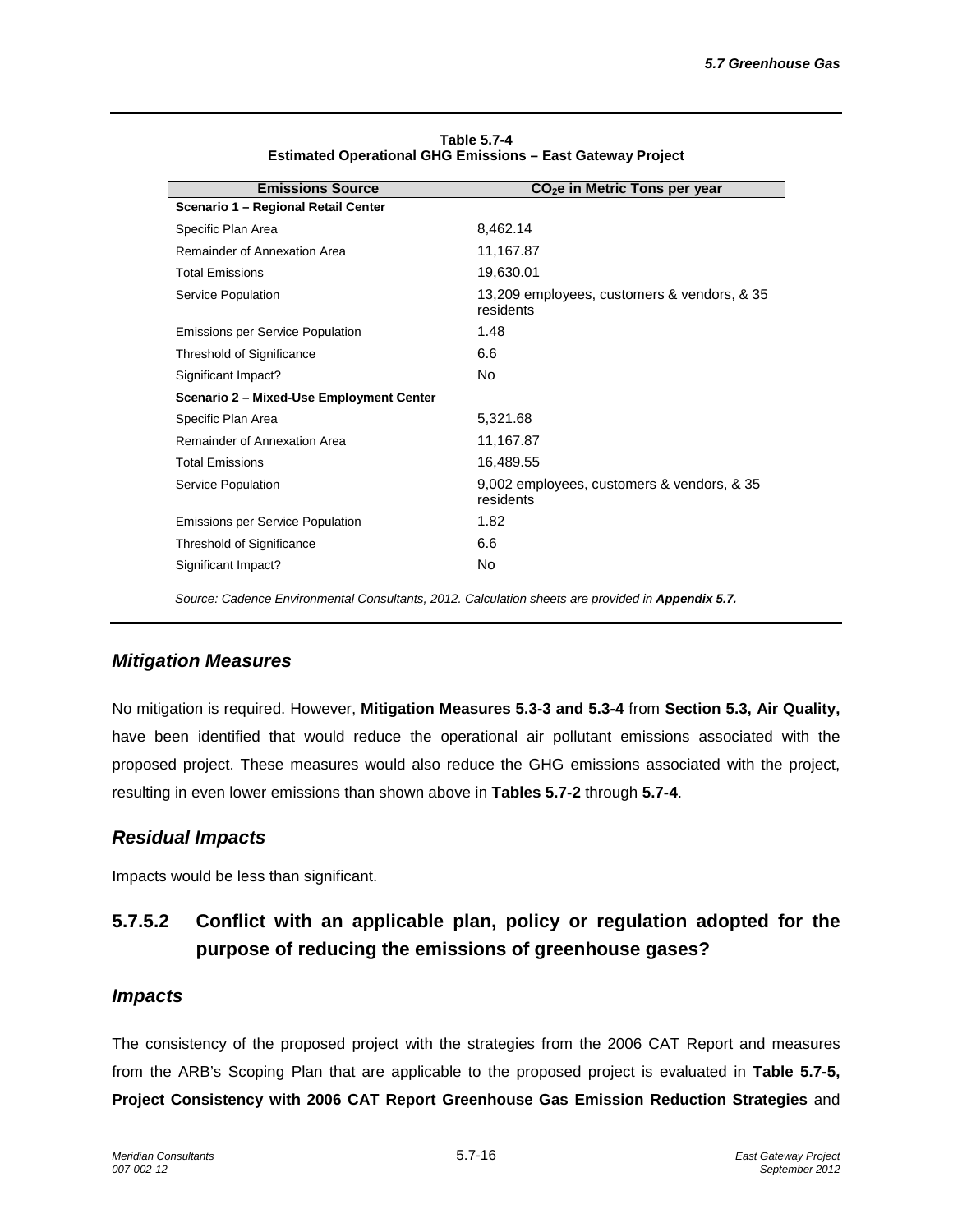**Table 5.7-6, Project Consistency with ARB Scoping Plan Recommended Greenhouse Gas Emission Reduction Measures**, respectively. As shown, the proposed project would be consistent with all feasible and applicable strategies of the 2006 CAT Report and the recommended measures of ARB Scoping Plan to reduce greenhouse gas emissions in California. This would be a less than significant impact.

#### *Mitigation Measures*

No mitigation is required.

#### *Residual Impacts*

Impacts would be less than significant.

### **5.7.6 CUMULATIVE ANALYSIS**

#### *Cumulative Impacts*

As discussed above, emitting GHGs into the atmosphere is not itself an adverse environmental effect. Rather, it is the increased accumulation of GHGs in the atmosphere that may result in global climate change; the consequences of which may result in adverse environmental effects. The state has mandated a goal of reducing state-wide emissions to 1990 levels by 2020, even though state-wide population and commerce is expected to grow substantially. As discussed above, the proposed project would generate average annual operational emissions that do not exceed the thresholds of significance utilized for this analysis. For this reason, the contribution of the project to the cumulative effect of global climate change is not considered to be cumulatively considerable.

### *Mitigation Measures*

No mitigation is required.

### *Residual Impacts*

Impacts are less than significant.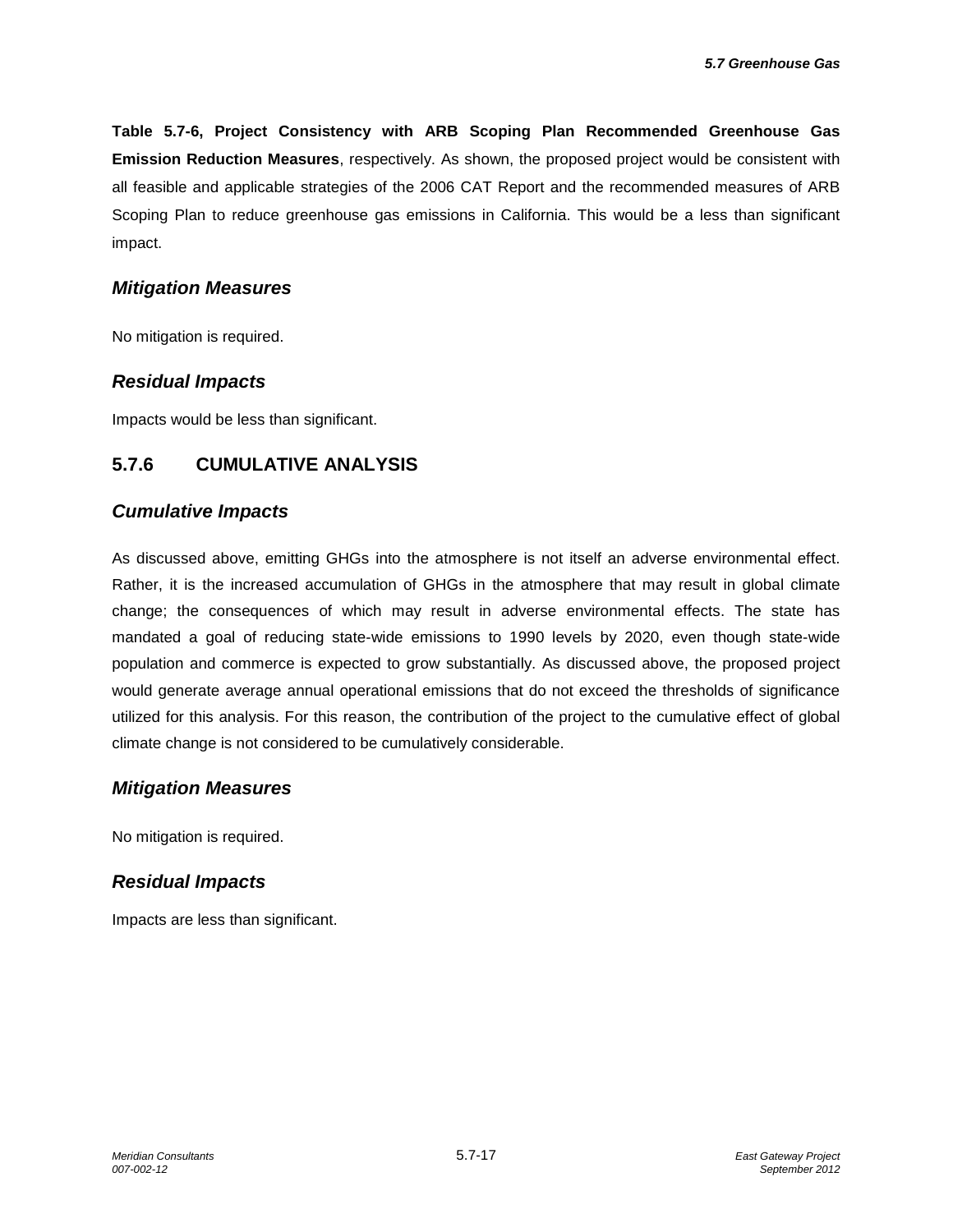| Table 5.7-5                                                                           |  |
|---------------------------------------------------------------------------------------|--|
| Project Consistency with 2006 CAT Report Greenhouse Gas Emission Reduction Strategies |  |

| <b>Strategy</b>                                                                                                                                                                                                                                                                                                                                      | <b>Project Consistency</b>                                                                                                                                                                                                                                                                                                                                                                                                                                                |
|------------------------------------------------------------------------------------------------------------------------------------------------------------------------------------------------------------------------------------------------------------------------------------------------------------------------------------------------------|---------------------------------------------------------------------------------------------------------------------------------------------------------------------------------------------------------------------------------------------------------------------------------------------------------------------------------------------------------------------------------------------------------------------------------------------------------------------------|
| <b>California Air Resources Board</b>                                                                                                                                                                                                                                                                                                                |                                                                                                                                                                                                                                                                                                                                                                                                                                                                           |
| Vehicle Climate Change Standards                                                                                                                                                                                                                                                                                                                     | Consistent                                                                                                                                                                                                                                                                                                                                                                                                                                                                |
| AB 1493 (Pavley) required the state to develop and adopt regulations<br>that achieve the maximum feasible and cost-effective reduction of<br>climate change emissions emitted by passenger vehicles and light<br>duty trucks. Regulations were adopted by the ARB I September<br>2004.                                                               | The new uses within the East Gateway Project area would not manufacture new<br>passenger vehicles or light duty trucks that would be subject to ARB regulations. The<br>vehicles that travel to and from the East Gateway Project area on public roadways<br>would be in compliance with ARB vehicle standards that are in effect at the time of<br>vehicle purchase. The proposed project would not interfere with the statewide<br>implementation of these regulations. |
| Diesel Anti-Idling                                                                                                                                                                                                                                                                                                                                   | Consistent                                                                                                                                                                                                                                                                                                                                                                                                                                                                |
| In July 2004, the ARB adopted a measure to limit diesel-fueled<br>commercial motor vehicle idling.                                                                                                                                                                                                                                                   | Current State law restricts diesel truck idling to five minutes or less. Any diesel trucks<br>operating from or making deliveries to the East Gateway Project area are subject to<br>this statewide law. The proposed project would not interfere with the statewide<br>implementation of this regulation.                                                                                                                                                                |
| Hydrofluorocarbon Reduction                                                                                                                                                                                                                                                                                                                          | Consistent                                                                                                                                                                                                                                                                                                                                                                                                                                                                |
| 1) Ban retail sale of HFC in small cans.<br>2) Require that only low GWP refrigerants be used in new vehicular<br>systems.<br>3) Adopt specifications for new commercial refrigeration.<br>4) Add refrigerant leak-tightness to the pass criteria for vehicular<br>inspection and maintenance programs.<br>5) Enforce federal ban on releasing HFCs. | This strategy applies to consumer and commercial products. All applicable products<br>purchased, installed, and operated within California by building owners, tenants, and<br>residents within the East Gateway Project area would comply with the regulations<br>that are in effect at the time of manufacture and sale. The proposed project would not<br>interfere with the statewide implementation of this strategy.                                                |
| Alternative Fuels: Ethanol                                                                                                                                                                                                                                                                                                                           | Consistent                                                                                                                                                                                                                                                                                                                                                                                                                                                                |
| Increased use of E-85 fuel.                                                                                                                                                                                                                                                                                                                          | Building owners, tenants, and residents of the East Gateway Project area could<br>purchase flex-fuel vehicles and utilize this fuel once it is commercially available in the<br>region and local vicinity. The proposed project would not interfere with the statewide<br>implementation of this strategy.                                                                                                                                                                |
| Heavy-Duty Vehicle Emission Reduction Measures                                                                                                                                                                                                                                                                                                       | Consistent                                                                                                                                                                                                                                                                                                                                                                                                                                                                |
| Increased efficiency in the design of heavy duty vehicles and an<br>education program for the heavy duty vehicle sector.                                                                                                                                                                                                                             | The new uses within the East Gateway Project area would not manufacture new<br>heavy duty trucks that would be subject to ARB regulations. The heavy duty vehicles<br>that travel to and from the East Gateway Project area on public roadways would be in                                                                                                                                                                                                                |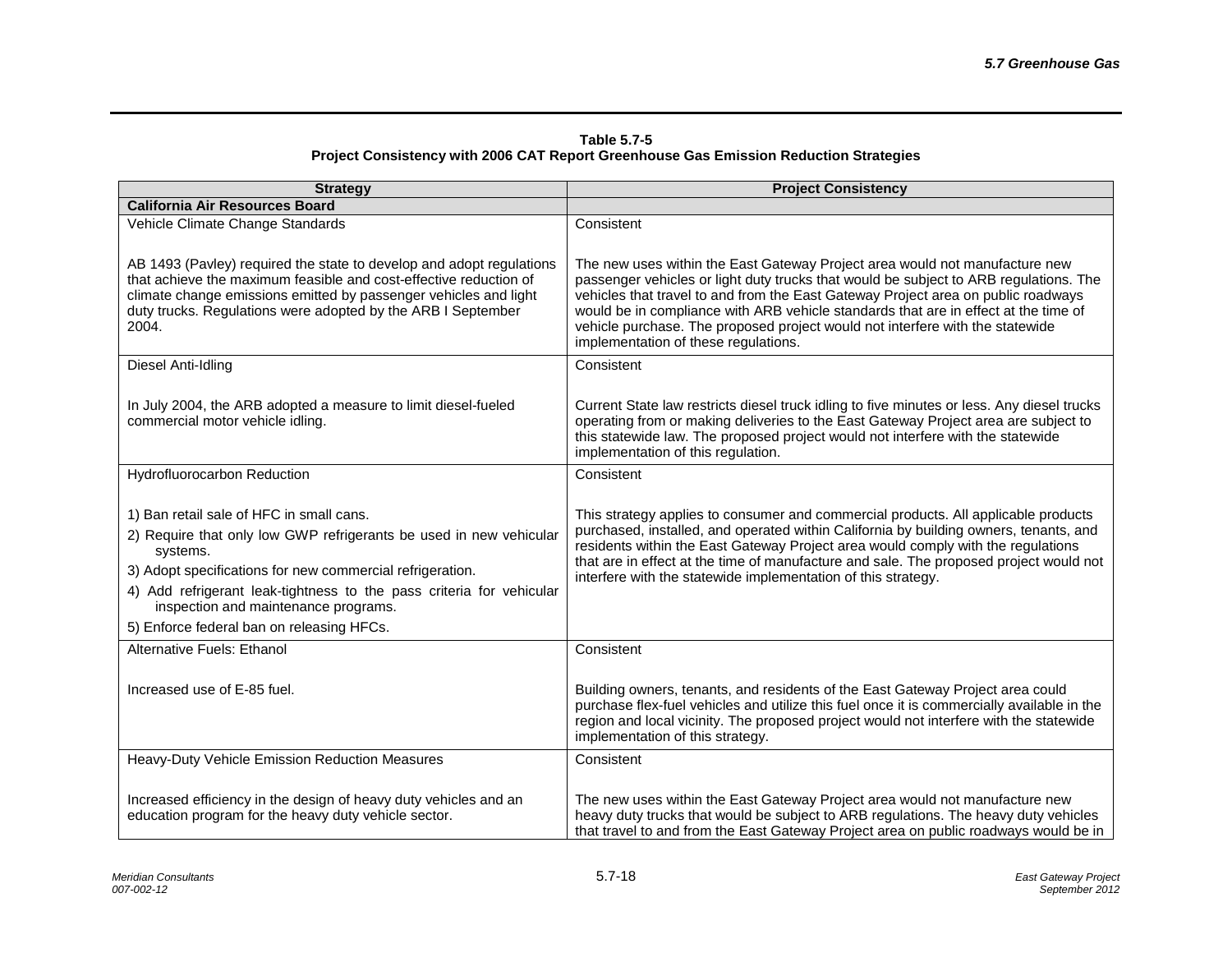| <b>Strategy</b>                                                                                                                                                                                                                                                                                                                                                                                                                                                | <b>Project Consistency</b>                                                                                                                                                                                                                                                                                                                                                                                                                                                                                    |
|----------------------------------------------------------------------------------------------------------------------------------------------------------------------------------------------------------------------------------------------------------------------------------------------------------------------------------------------------------------------------------------------------------------------------------------------------------------|---------------------------------------------------------------------------------------------------------------------------------------------------------------------------------------------------------------------------------------------------------------------------------------------------------------------------------------------------------------------------------------------------------------------------------------------------------------------------------------------------------------|
| <b>California Air Resources Board</b>                                                                                                                                                                                                                                                                                                                                                                                                                          |                                                                                                                                                                                                                                                                                                                                                                                                                                                                                                               |
|                                                                                                                                                                                                                                                                                                                                                                                                                                                                | compliance with ARB vehicle standards that are in effect at the time of vehicle<br>purchase. The proposed project would not interfere with the statewide<br>implementation of these regulations.                                                                                                                                                                                                                                                                                                              |
| Achieve 50% Statewide Recycling Goal                                                                                                                                                                                                                                                                                                                                                                                                                           | Consistent                                                                                                                                                                                                                                                                                                                                                                                                                                                                                                    |
| Achieving the State's 50 percent waste diversion mandate as<br>established by the Integrated Waste Management Act of 1989, (AB<br>939, Sher, Chapter 1095, Statutes of 1989), will reduce climate<br>change emissions associated with energy intensive material<br>extraction and production as well as methane emission from landfills.<br>A diversion rate of 48% has been achieved on a statewide basis.<br>Therefore, a 2% additional reduction is needed. | As discussed in Section 5.13, Utilities and Service Systems, the new uses within<br>the East Gateway Project area would be subject to all applicable standards for the<br>diversion of recyclable materials from landfills and are not expected to cause the City<br>of Santa Paula to divert less than 50% of recyclable materials from landfills.                                                                                                                                                           |
| Zero Waste - High Recycling                                                                                                                                                                                                                                                                                                                                                                                                                                    | Consistent                                                                                                                                                                                                                                                                                                                                                                                                                                                                                                    |
| Efforts to exceed the 50 percent goal would allow for additional<br>reductions in climate change emissions.                                                                                                                                                                                                                                                                                                                                                    | As discussed in Section 5.13, Utilities and Service Systems, the new uses within<br>the East Gateway Project area would be subject to all applicable standards for the<br>diversion of recyclable materials from landfills and are not expected to cause the City<br>of Santa Paula to divert less than 50% of recyclable materials from landfills.                                                                                                                                                           |
| <b>California Department of Forestry</b>                                                                                                                                                                                                                                                                                                                                                                                                                       |                                                                                                                                                                                                                                                                                                                                                                                                                                                                                                               |
| <b>Urban Forestry</b><br>A new statewide goal of planting 5 million trees in urban areas by<br>2020 would be achieved through the expansion of local urban<br>forestry programs.                                                                                                                                                                                                                                                                               | Consistent<br>New landscaping trees would be provided throughout the East Gateway Project area.                                                                                                                                                                                                                                                                                                                                                                                                               |
| <b>California Department of Water Resources</b>                                                                                                                                                                                                                                                                                                                                                                                                                |                                                                                                                                                                                                                                                                                                                                                                                                                                                                                                               |
| <b>Water Use Efficiency</b>                                                                                                                                                                                                                                                                                                                                                                                                                                    | Consistent                                                                                                                                                                                                                                                                                                                                                                                                                                                                                                    |
| Approximately 19 percent of all electricity, 30 percent of all natural<br>gas, and 88 million gallons of diesel are used to convey, treat,<br>distribute and use water and wastewater. Increasing the efficiency of<br>water transport and reducing water use would reduce greenhouse<br>gas emissions.                                                                                                                                                        | As discussed above and in Section 5.13, Utilities and Service Systems, the new<br>uses within the East Gateway Project area would comply with the city's mandatory<br>water conservation measures that, relative to the city's increase in population, have<br>reduced the rate of water demand in recent years. The East Gateway Specific Plan<br>area would also be served by a recycled water system that would reduce the amount<br>of potable water that would need to be used for landscape irrigation. |
| <b>California Energy Commission (CEC)</b>                                                                                                                                                                                                                                                                                                                                                                                                                      |                                                                                                                                                                                                                                                                                                                                                                                                                                                                                                               |
| Building Energy Efficiency Standards in Place and in Progress                                                                                                                                                                                                                                                                                                                                                                                                  | Consistent                                                                                                                                                                                                                                                                                                                                                                                                                                                                                                    |
| Public Resources Code 25402 authorizes the CEC to adopt and                                                                                                                                                                                                                                                                                                                                                                                                    |                                                                                                                                                                                                                                                                                                                                                                                                                                                                                                               |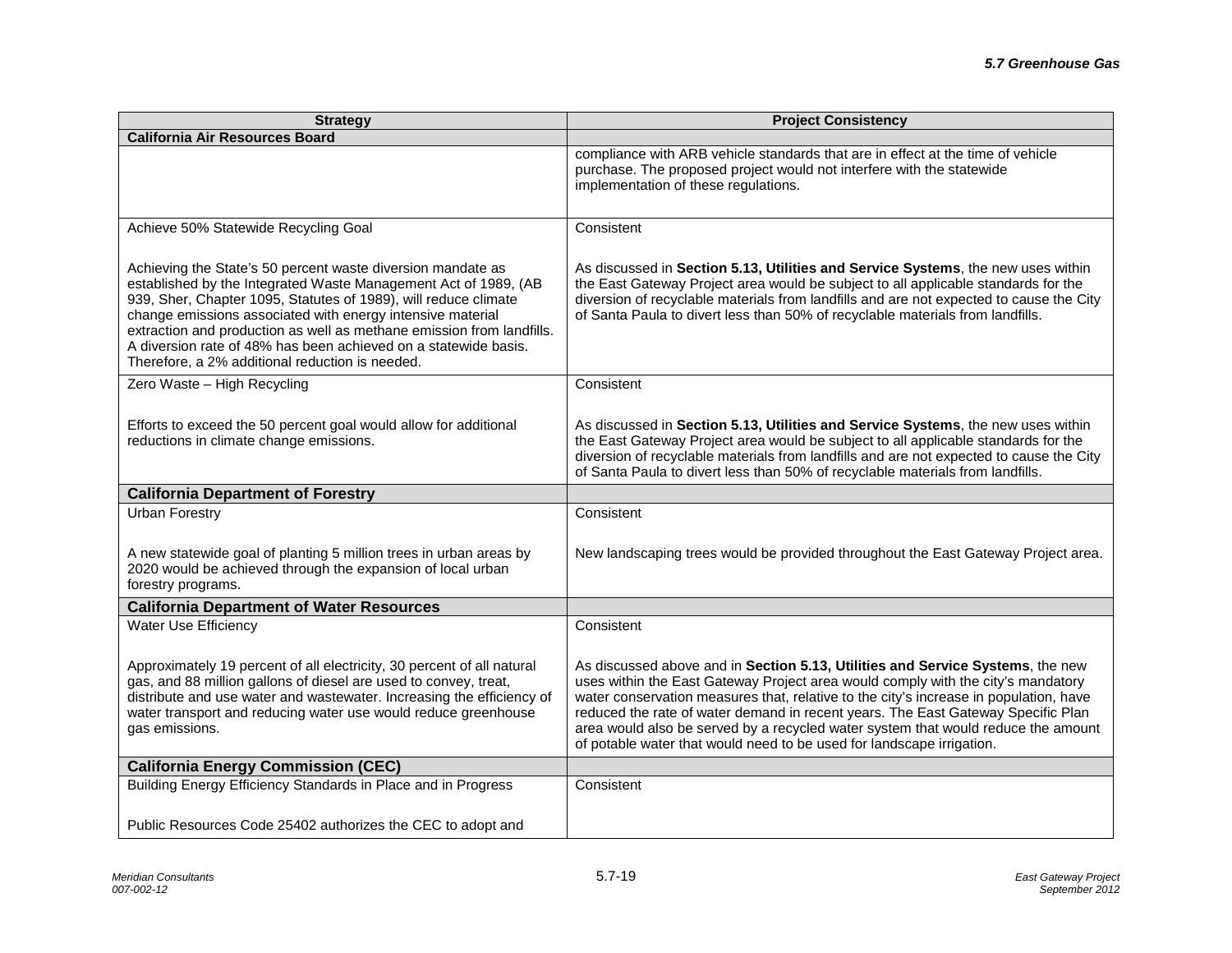| <b>Strategy</b>                                                                                                                                                                                                                        | <b>Project Consistency</b>                                                                                                                                                                                                                                                                                                                                                                                                                                        |
|----------------------------------------------------------------------------------------------------------------------------------------------------------------------------------------------------------------------------------------|-------------------------------------------------------------------------------------------------------------------------------------------------------------------------------------------------------------------------------------------------------------------------------------------------------------------------------------------------------------------------------------------------------------------------------------------------------------------|
| <b>California Air Resources Board</b>                                                                                                                                                                                                  |                                                                                                                                                                                                                                                                                                                                                                                                                                                                   |
| periodically update its building energy efficiency standards (that apply<br>to newly constructed buildings and additions to and alterations to<br>existing buildings).                                                                 | At a minimum, the new uses within the East Gateway Project area would be<br>constructed in compliance with the standards of Title 24 that are in effect at the time<br>of development. The current 2010 Title 24 standards (effective as of January 1, 2011)<br>were adopted by the State to respond, amongst other reasons, to the requirements of<br>AB 32. The proposed project would not interfere with the statewide implementation of<br>these regulations. |
| Appliance Energy Efficiency Standards in Place and in Progress                                                                                                                                                                         | Consistent                                                                                                                                                                                                                                                                                                                                                                                                                                                        |
| Public Resources Code 25402 authorizes the CEC to adopt and<br>periodically update its appliance energy efficiency standards (that<br>apply to devices and equipment using energy that are sold or offered<br>for sale in California). | Under State law, appliances that are purchased for the new uses within the East<br>Gateway Project area - both pre- and post-development - would be consistent with<br>energy efficiency standards that are in effect at the time of manufacture. The<br>proposed project would not interfere with the statewide implementation of these<br>regulations.                                                                                                          |
| Fuel-Efficient Replacement Tires & Inflation Programs                                                                                                                                                                                  | Consistent                                                                                                                                                                                                                                                                                                                                                                                                                                                        |
| State legislation established a statewide program to encourage the<br>production and use of more efficient tires.                                                                                                                      | The new uses within the East Gateway Project area are not expected to manufacture<br>tires for motor vehicles. All vehicle tires purchased and used within California by<br>building owners, tenants, and residents within the East Gateway Project area would<br>comply with the regulations that are in effect at the time of manufacture and sale. The<br>proposed project would not interfere with the statewide implementation of this<br>strategy.          |
| Alternative Fuels: Non-Petroleum Fuels                                                                                                                                                                                                 | Consistent                                                                                                                                                                                                                                                                                                                                                                                                                                                        |
| Increasing the use of non-petroleum fuels in California's<br>transportation sector, as recommended in the CEC's 2003 and 2005<br>Integrated Energy Policy Reports.                                                                     | Building owners, tenants, and residents of the East Gateway Project area could<br>purchase non-petroleum fuel vehicles and utilize these fuels once they are<br>commercially available in the region and local vicinity. The proposed project would<br>not interfere with the statewide implementation of this strategy.                                                                                                                                          |
| <b>Business, Transportation and Housing</b>                                                                                                                                                                                            |                                                                                                                                                                                                                                                                                                                                                                                                                                                                   |
| Smart Land Use and Intelligent Transportation Systems (ITS)                                                                                                                                                                            | Consistent                                                                                                                                                                                                                                                                                                                                                                                                                                                        |
| Smart land use strategies encourage jobs/housing proximity, promote<br>transit-oriented development, and encourage high-density<br>residential/commercial development along transit corridors.                                         | The project provides infill development of new industrial and/or commercial and<br>business park uses within an area of the city that has been utilized and planned for<br>such uses. The proposed land uses would have readily available access to the Santa<br>Paula Freeway, thereby providing for the efficient movement of goods.                                                                                                                            |
| ITS is the application of advanced technology systems and<br>management strategies to improve operational efficiency of                                                                                                                |                                                                                                                                                                                                                                                                                                                                                                                                                                                                   |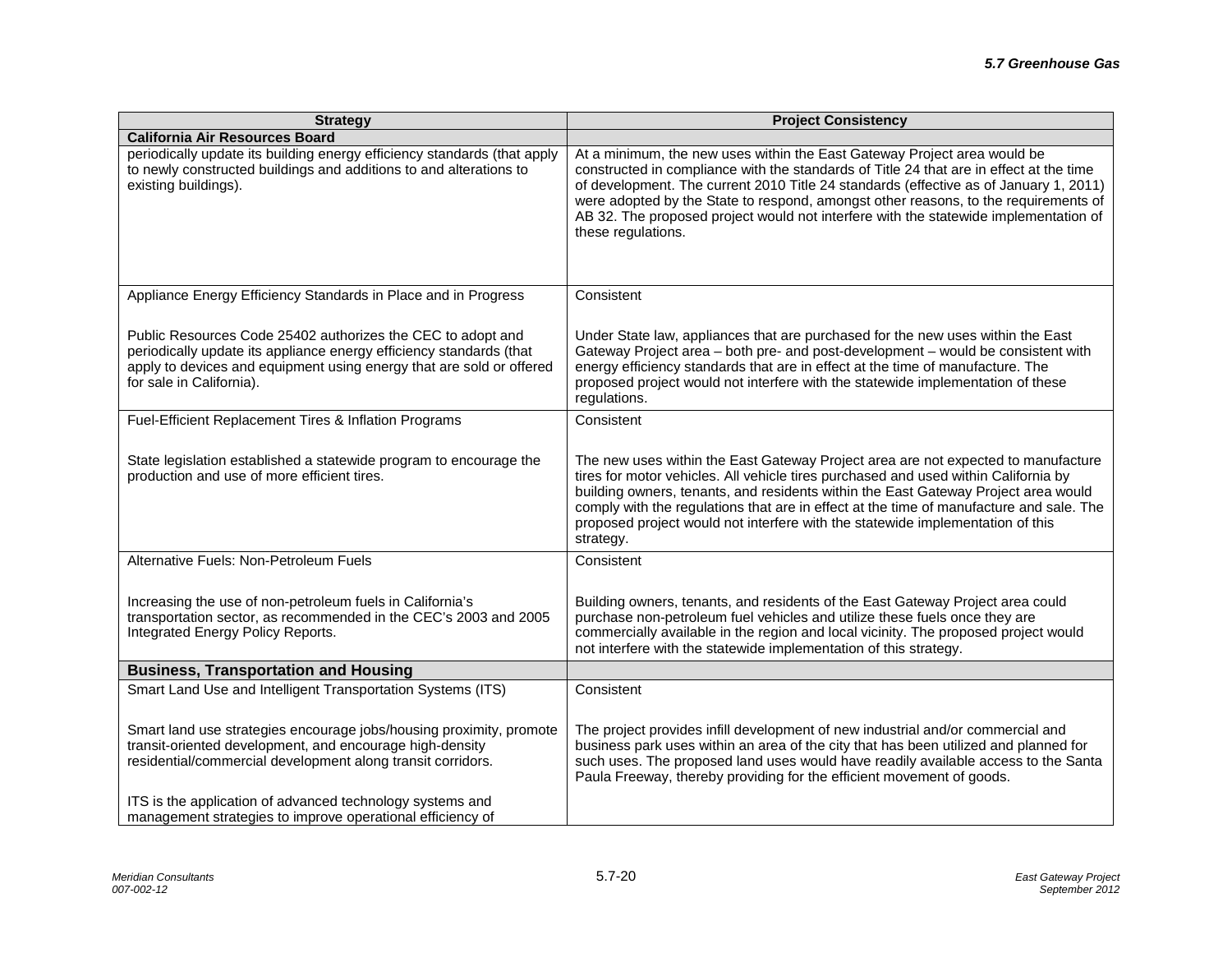| <b>Strategy</b>                                                                                                                                                                                                                                                                                                                                                                                                                                                                                                                                                                                                                                            | <b>Project Consistency</b>                                                                                                                                                                                                                                                                                                                                                                                                                                        |
|------------------------------------------------------------------------------------------------------------------------------------------------------------------------------------------------------------------------------------------------------------------------------------------------------------------------------------------------------------------------------------------------------------------------------------------------------------------------------------------------------------------------------------------------------------------------------------------------------------------------------------------------------------|-------------------------------------------------------------------------------------------------------------------------------------------------------------------------------------------------------------------------------------------------------------------------------------------------------------------------------------------------------------------------------------------------------------------------------------------------------------------|
| <b>California Air Resources Board</b>                                                                                                                                                                                                                                                                                                                                                                                                                                                                                                                                                                                                                      |                                                                                                                                                                                                                                                                                                                                                                                                                                                                   |
| transportation systems and movement of people, goods and services.                                                                                                                                                                                                                                                                                                                                                                                                                                                                                                                                                                                         |                                                                                                                                                                                                                                                                                                                                                                                                                                                                   |
| The Governor is finalizing a comprehensive 10-year strategic growth<br>plan with the intent of developing ways to promote, through state<br>investments, incentives and technical assistance, land use, and<br>technology strategies that provide for a prosperous economy, social<br>equity and a quality environment.                                                                                                                                                                                                                                                                                                                                    |                                                                                                                                                                                                                                                                                                                                                                                                                                                                   |
| Smart land use, demand management, ITS, and value pricing are<br>critical elements in this plan for improving mobility and transportation<br>efficiency. Specific strategies include: promoting jobs/housing<br>proximity and transit-oriented development; encouraging high density<br>residential/commercial development along transit/rail corridor; valuing<br>and congestion pricing; implementing intelligent transportation<br>systems, traveler information/traffic control, incident management;<br>accelerating the development of broadband infrastructure; and<br>comprehensive, integrated, multimodal/intermodal transportation<br>planning. |                                                                                                                                                                                                                                                                                                                                                                                                                                                                   |
| <b>State and Consumer Services Agency</b>                                                                                                                                                                                                                                                                                                                                                                                                                                                                                                                                                                                                                  |                                                                                                                                                                                                                                                                                                                                                                                                                                                                   |
| Green Buildings Initiative                                                                                                                                                                                                                                                                                                                                                                                                                                                                                                                                                                                                                                 | Consistent                                                                                                                                                                                                                                                                                                                                                                                                                                                        |
| Green Building Executive Order, S-20-04 (CA 2004), sets a goal of<br>reducing energy use in public and private buildings by 20 percent by<br>the year 2015, as compared with 2003 levels. The Executive Order<br>and related action plan spell out specific actions state agencies are to<br>take with state-owned and -leased buildings. The order and plan also<br>discuss various strategies and incentives to encourage private<br>building owners and operators to achieve the 20 percent target.                                                                                                                                                     | At a minimum, the new uses within the East Gateway Project area would be<br>constructed in compliance with the standards of Title 24 that are in effect at the time<br>of development. The current 2010 Title 24 standards (effective as of January 1, 2011)<br>were adopted by the State to respond, amongst other reasons, to the requirements of<br>AB 32. The proposed project would not interfere with the statewide implementation of<br>these regulations. |
| California Solar Initiative                                                                                                                                                                                                                                                                                                                                                                                                                                                                                                                                                                                                                                | Consistent                                                                                                                                                                                                                                                                                                                                                                                                                                                        |
| The solar initiative includes installation of 1 million solar roofs or an<br>equivalent 3,000 MW by 2017 on homes and businesses, increased<br>use of solar thermal systems to offset the increasing demand for<br>natural gas, use of advanced metering in solar applications, and<br>creation of a funding source that can provide rebates over 10 years<br>through a declining incentive schedule.                                                                                                                                                                                                                                                      | Solar panels are not proposed for the new uses within the East Gateway Project area<br>at this time. The project would not preclude the installation and use of solar<br>equipment at the new uses within the East Gateway Project area at a later date.<br>Mitigation measure 5.7-1 is recommended to encourage the installation and use of<br>solar roof systems for the new uses within the East Gateway Project area.                                         |

*Source: Climate Action Team, 2006 and Cadence Environmental Consultants, 2012.*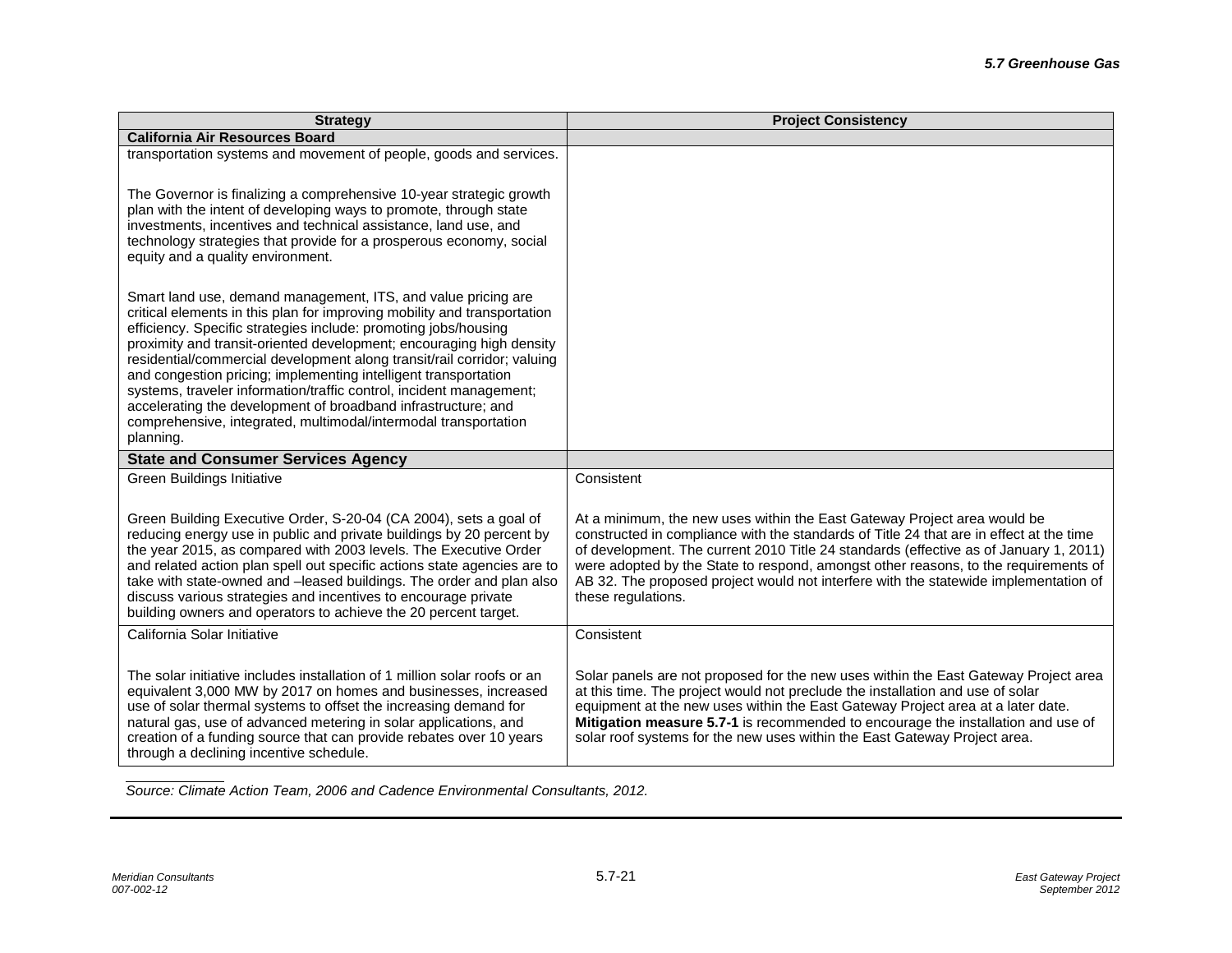#### **Table 5.7-6 Project Consistency with ARB Scoping Plan Recommended Greenhouse Gas Emission Reduction Measures**

| <b>Measure</b>                                                                                                                                                                                                                                                                                                                                                        | <b>Project Consistency</b>                                                                                                                                                                                                                                                                                                                                                                                                   |
|-----------------------------------------------------------------------------------------------------------------------------------------------------------------------------------------------------------------------------------------------------------------------------------------------------------------------------------------------------------------------|------------------------------------------------------------------------------------------------------------------------------------------------------------------------------------------------------------------------------------------------------------------------------------------------------------------------------------------------------------------------------------------------------------------------------|
| <b>Energy Efficiency</b>                                                                                                                                                                                                                                                                                                                                              | Consistent                                                                                                                                                                                                                                                                                                                                                                                                                   |
| Maximize energy efficiency building and appliance standards, and<br>pursue additional efficiency efforts including new technologies, and<br>new policy and implementation mechanisms. Pursue comparable<br>investment in energy efficiency from all retail providers of electricity<br>in California (including both investor-owned and publicly-owned<br>utilities). | The current 2010 Title 24 standards (effective as of January 1, 2011) were<br>adopted by the State to respond, amongst other reasons, to the<br>requirements of AB 32 and this ARB Scoping Plan strategy. At a minimum,<br>the new uses within the East Gateway Project area would be constructed in<br>compliance with the standards of Title 24 that are in effect at the time of<br>development.                          |
| Million Solar Roof Program                                                                                                                                                                                                                                                                                                                                            | Consistent                                                                                                                                                                                                                                                                                                                                                                                                                   |
| Install 3,000 MW of solar-electric capacity under California's existing<br>solar programs.                                                                                                                                                                                                                                                                            | Solar panels are not proposed for the new uses within the East Gateway<br>Project area at this time. The project would not preclude the installation and<br>use of solar equipment at the new uses within the East Gateway Project<br>area at a later date. Mitigation measure 5.7-1 is recommended to<br>encourage the installation and use of solar roof systems for the new uses<br>within the East Gateway Project area. |
| <b>Green Building Strategy</b>                                                                                                                                                                                                                                                                                                                                        | Consistent                                                                                                                                                                                                                                                                                                                                                                                                                   |
| Expand the use of green building practices to reduce the carbon<br>footprint of California's new and existing inventory of buildings.                                                                                                                                                                                                                                 | The current 2010 Title 24 standards (effective as of January 1, 2011) were<br>adopted by the State to respond, amongst other reasons, to the<br>requirements of AB 32 and this ARB Scoping Plan strategy. At a minimum,<br>the new uses within the East Gateway Project area would be constructed in<br>compliance with the standards of Title 24 that are in effect at the time of<br>development.                          |
| Recycling and Waste                                                                                                                                                                                                                                                                                                                                                   | Consistent                                                                                                                                                                                                                                                                                                                                                                                                                   |
| Reduce methane emissions at landfills. Increase waste diversion,<br>composting, and commercial recycling. Move toward zero-waste.                                                                                                                                                                                                                                     | As discussed in Section 5.13, Utilities and Service Systems, the new<br>uses within the East Gateway Project area would be subject to all<br>applicable standards for the diversion of recyclable materials from landfills.                                                                                                                                                                                                  |
| Water                                                                                                                                                                                                                                                                                                                                                                 | Consistent                                                                                                                                                                                                                                                                                                                                                                                                                   |
| Continue efficiency programs and use cleaner energy sources to                                                                                                                                                                                                                                                                                                        | As discussed above and in Section 5.13, Utilities and Service Systems, the new                                                                                                                                                                                                                                                                                                                                               |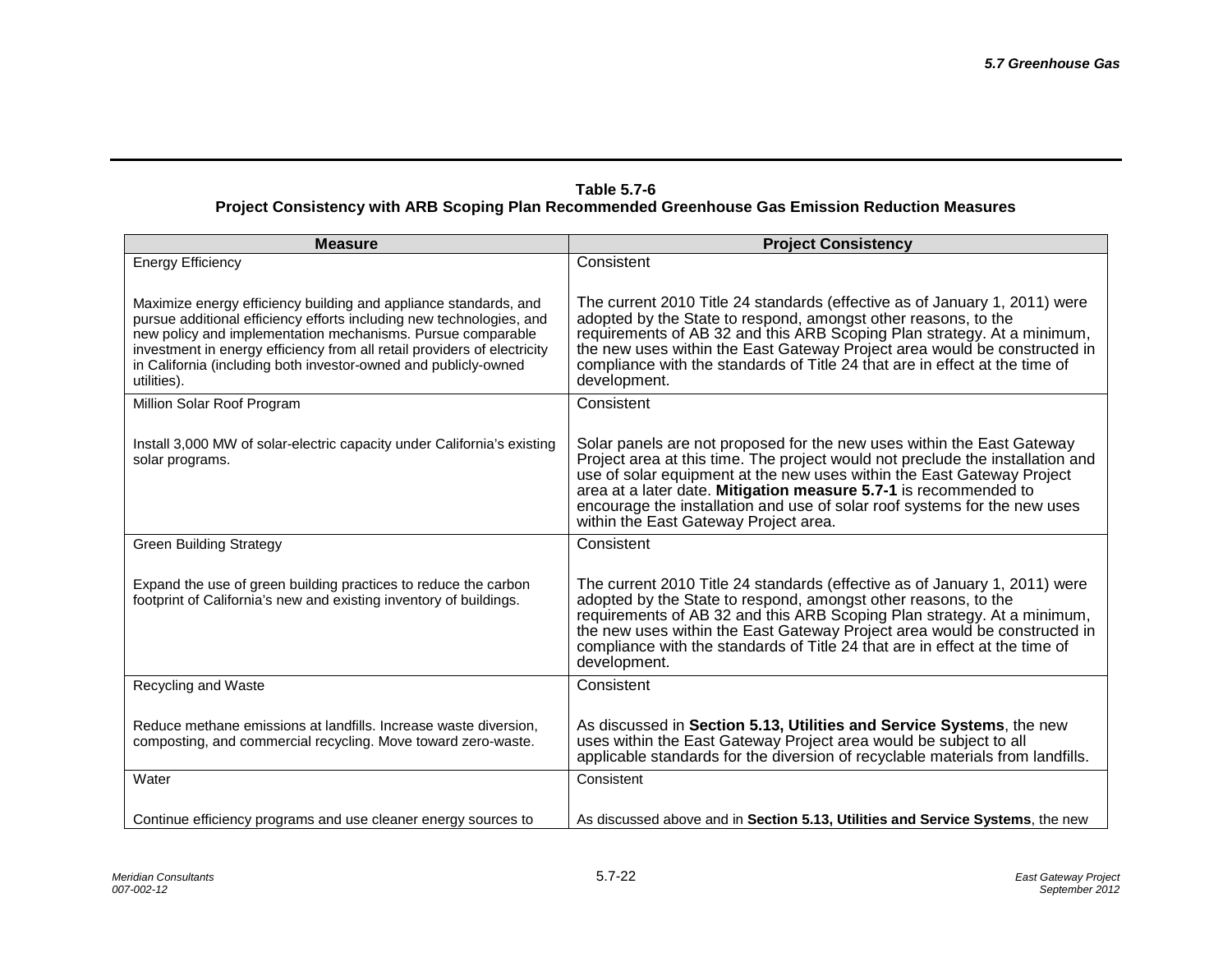| move and treat water. | uses within the East Gateway Project area would comply with the city's mandatory<br>water conservation measures that, relative to the city's increase in population, have<br>reduced the rate of water demand in recent years. The East Gateway Specific Plan<br>area would also be served by a recycled water system that would reduce the |
|-----------------------|---------------------------------------------------------------------------------------------------------------------------------------------------------------------------------------------------------------------------------------------------------------------------------------------------------------------------------------------|
|                       | amount of potable water that would need to be used for landscape irrigation.                                                                                                                                                                                                                                                                |

*Source: Climate Action Team, 2006 and Cadence Environmental Consultants, 2012.*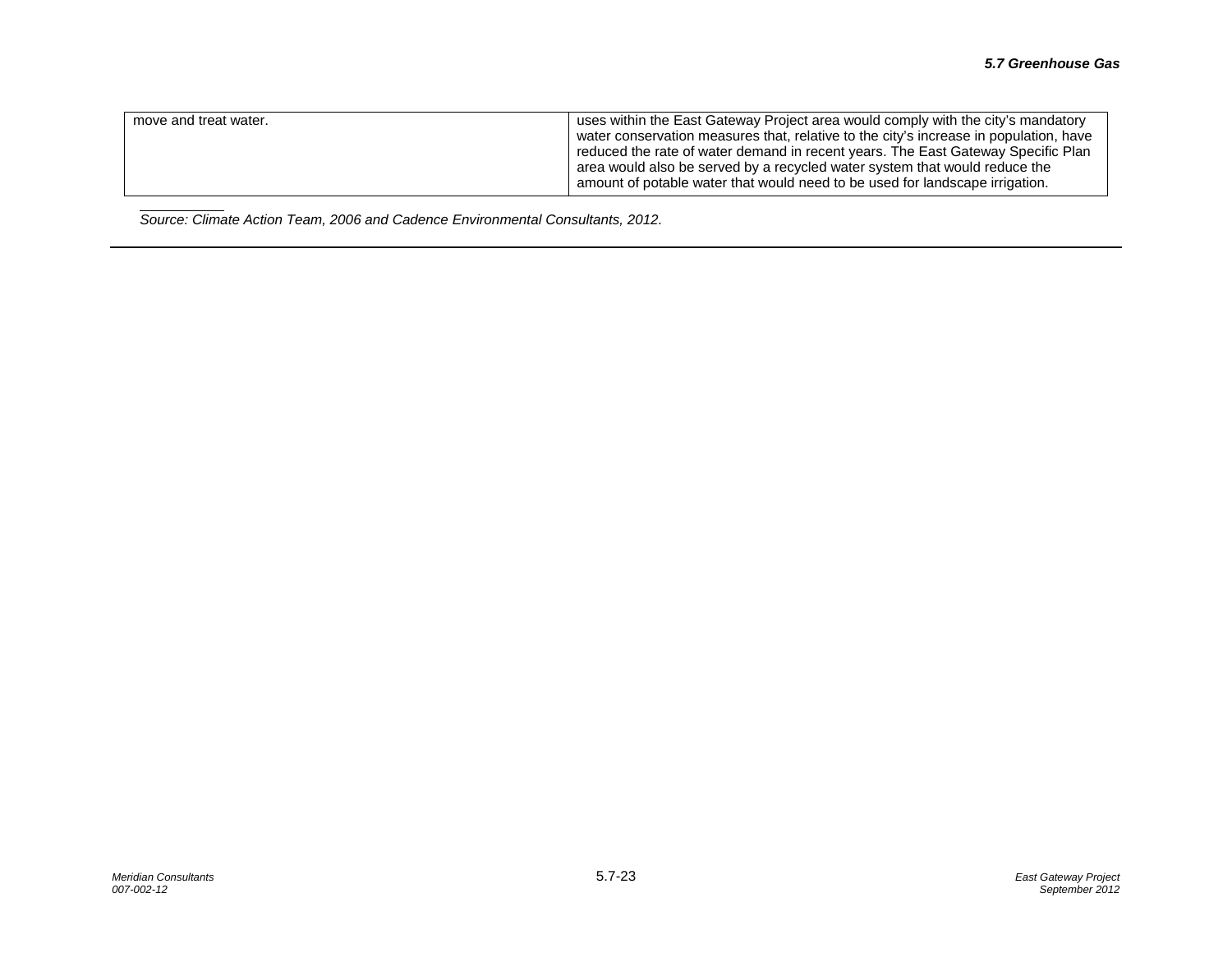# **5.7.7 REFERENCES**

State agency planning documents used in this section include the following:

- California Air Resources Board, *Climate Change Scoping Plan*, December 2008.
- California Air Resources Board, *AB 32 Climate Change Scoping Plan Progress Report*, September 23, 2010.
- California Energy Commission, *Inventory of California Greenhouse Gas Emissions and Sinks: 1990 to 2004*, December 2006.
- California Environmental Protection Agency, *Climate Action Team Report to Governor Schwarzenegger and the Legislature*, March 2006.

The following technical report was used in the preparation of this analysis and is provided in **Appendix 5.13**:

• Fehr & Peers, Inc., Draft Traffic Study for the Santa Paula East Gateway Project Environmental Impact Report, August 2012.

### **5.7.8 METHODOLOGY**

There are several unique challenges to analyzing greenhouse gas emissions and climate change under CEQA, largely because of global nature of climate change. Typical CEQA analyses address local actions that have local – or, at most, regional – impacts, whereas climate change presents the considerable challenge of analyzing the relationship between local activities and the resulting potential, if any, for global environmental impacts. Most environmental analyses examine the "project-specific" impacts that a particular project is likely to generate. With regard to global warming, however, it is generally accepted that while the magnitude of global warming effects may be substantial, the GHG emissions from a single general development project would have no noticeable effect on global climate.

Global climate change is also fundamentally different from other types of air quality impact analyses under CEQA in which the impacts are all measured within, and are linked to, a discrete region or area. Instead, a global climate change analysis must be considered on a global level, rather than the typical local or regional setting, and requires consideration of not only emissions from the project under consideration, but also the extent of the displacement, translocation, and redistribution of emissions. In the usual context, where air quality is linked to a particular location or area, it is appropriate to consider the creation of new emissions in that specific area to be an environmental impact whether or not the emissions are truly "new" emissions to the overall globe. When the impact is a global one, however, it makes more sense to consider whether the emissions really are new emissions, or are merely being moved from one place to another. For example, the approval of a new development plan or project does not necessarily create new automobile drivers - the primary source of emissions generated by a land use.